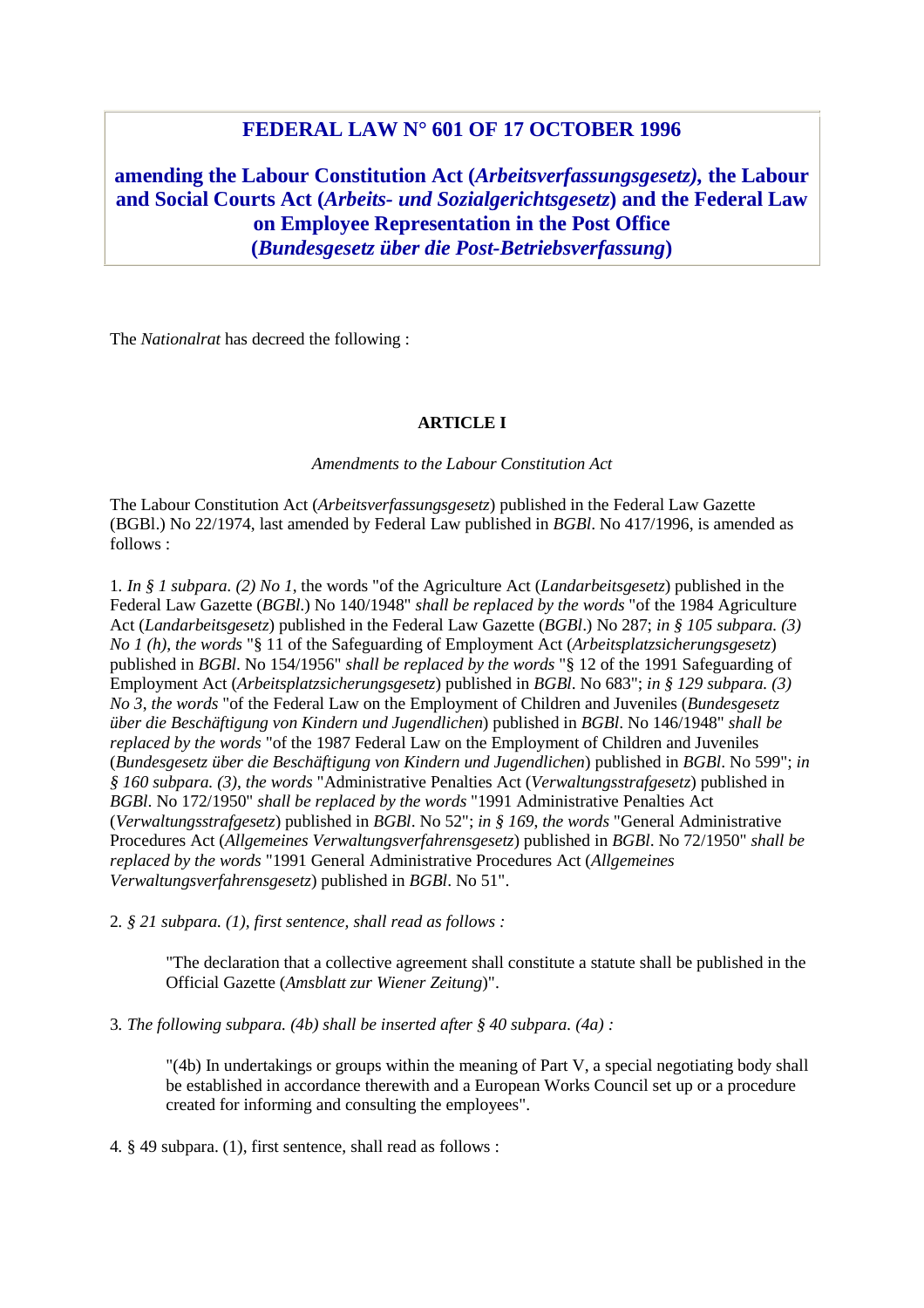"All employees of the establishment (group) who have reached the age of 18 and who are employees of the firm at the time of such meeting shall, regardless of their nationality, be entitled to vote at the staff meeting (group/general meeting)".

## 5. *§ 62c (1) shall read as follows :*

"(1) If establishments or parts of establishments are merged to form a new establishment within the meaning of § 34, the works councils (works committees) shall, until the election of a new works council but no later than upon expiry of the period of one year following the merger, form a body representing the workforce (central works council). The central works council shall constitute itself immediately, with § 66 applying *mutatis mutandis,* and shall be convened by the chairman of one of the works councils (works committees); in the case of multiple convening, it shall be deemed to be convened by the chairman of the works council (works committee) which has the largest number of employees. The provisions otherwise applicable to the works council shall apply *mutatis mutandis* with respect to the duration and management of the united works council, and to the membership of the united works council and the introduction of alternate members".

6*. In § 70 No 4, the words "*shop steward*" shall be replaced by the words "*chairman of the works council*"*.

7. *The full stop of the end of § 105 subpara. (3) No 1(i) shall be replaced by a semi-colon and the following section (j) added :* 

"j) because of his function as spokesman as provided for in § 177 subpara. (1)".

8*. § 110 subpara. (6b) shall read as follows :* 

"(6b) If a representative body (§ 88a) has been set up in a group of companies within the meaning of subparas. (6) and (6a), then this body shall send the employees' representatives to sit on the supervisory board of the controlling company. The members of the group's representative body who are from the central works council (works council) of the controlling company shall be entitled to nominate as many employees' representatives as corresponds to the ratio of the number of employees of the controlling company to the number working in the controlled companies, but no less than one. The third sentence of subpara. (6) shall apply *mutatis mutandis*. The other employee representatives shall be nominated from among the members of the group's representative body who are from the central works council (works council) of the controlled company. Subpara. (2) shall apply *mutatis mutandis* with respect to the right of nomination within the respective groups on the representative body"

9*. In § 112 subpara. (4), § 141 subparas. (2) and (3) and § 145 subparas. (2) and (5)*, *the words* "Austrian Workers' Chamber (*Arbeiterkammertag*)" *shall be replaced by the words* "Federal Chamber for Manual and Non-Manual Employees (*Bundeskammer für Arbeiter und Angestellte*)" *and the words* "Federal Chamber of Manufacturing Industry (*Bundeskammer der gewerblichen Wirtschaft*)" *shall be replaced by the words* "Austrian Chamber of Industry and Commerce (*Wirtschaftskammer Österreich*)".

10*. In § 113 subpara. (2) No 5, the full stop shall be replaced by a semi-colon and the following Nos 6 and 7 added :* 

"6. Appointment of employees' representatives to the special negotiating body (§ 179, § 180) and to the European Works Council (§ 193);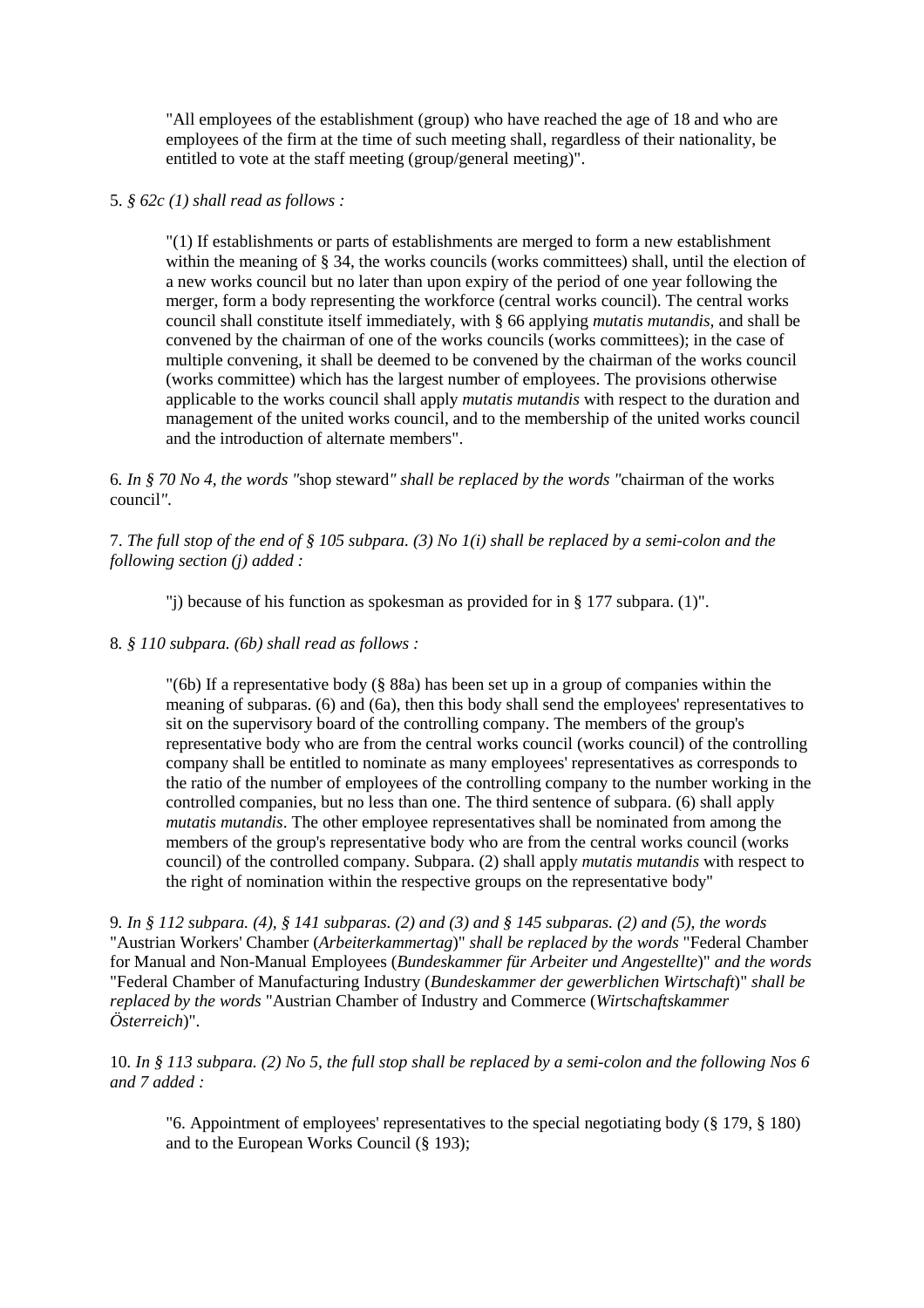7. Participation in the information and consultation procedure in accordance with the agreements concluded pursuant to § 189, § 190 or § 206".

11*. In § 113 subpara. (4) No 3, the full stop shall be replaced by a semi-colon and the following Nos 4 and 5 added :* 

"4. Appointment of employees' representatives to the special negotiating body (§§ 179, 180) and to the European Works Council (§ 193);

5. Participation in the information and consultation procedure in accordance with the agreements concluded pursuant to § 189, § 190 or § 206".

12*. In § 113 subpara. (5) No 4, the full stop shall be replaced by a semi-colon and the following Nos 5 and 6 added :* 

"5. Appointment of employees' representatives to the special negotiating body (§§ 179, 180) and to the European Works Council (§ 193);

6. Participation in the information and consultation procedure in accordance with the agreements concluded pursuant to § 189, § 190 or § 206".

13*. §§ 166 to 168, including headings, shall be deleted*.

14*. The following Part V is hereby inserted after § 170 :* 

#### **"Part V**

### **"Employee Representation at European Level**

#### **"Chapter 1**

#### **"General provisions**

*Scope* 

### **"§ 171.**

"(1) The provisions of Part V shall apply to

1. undertakings

a. covered by Part II, whose

b. central management is based in Austria and which

c. employ at least 1 000 persons within the Member States and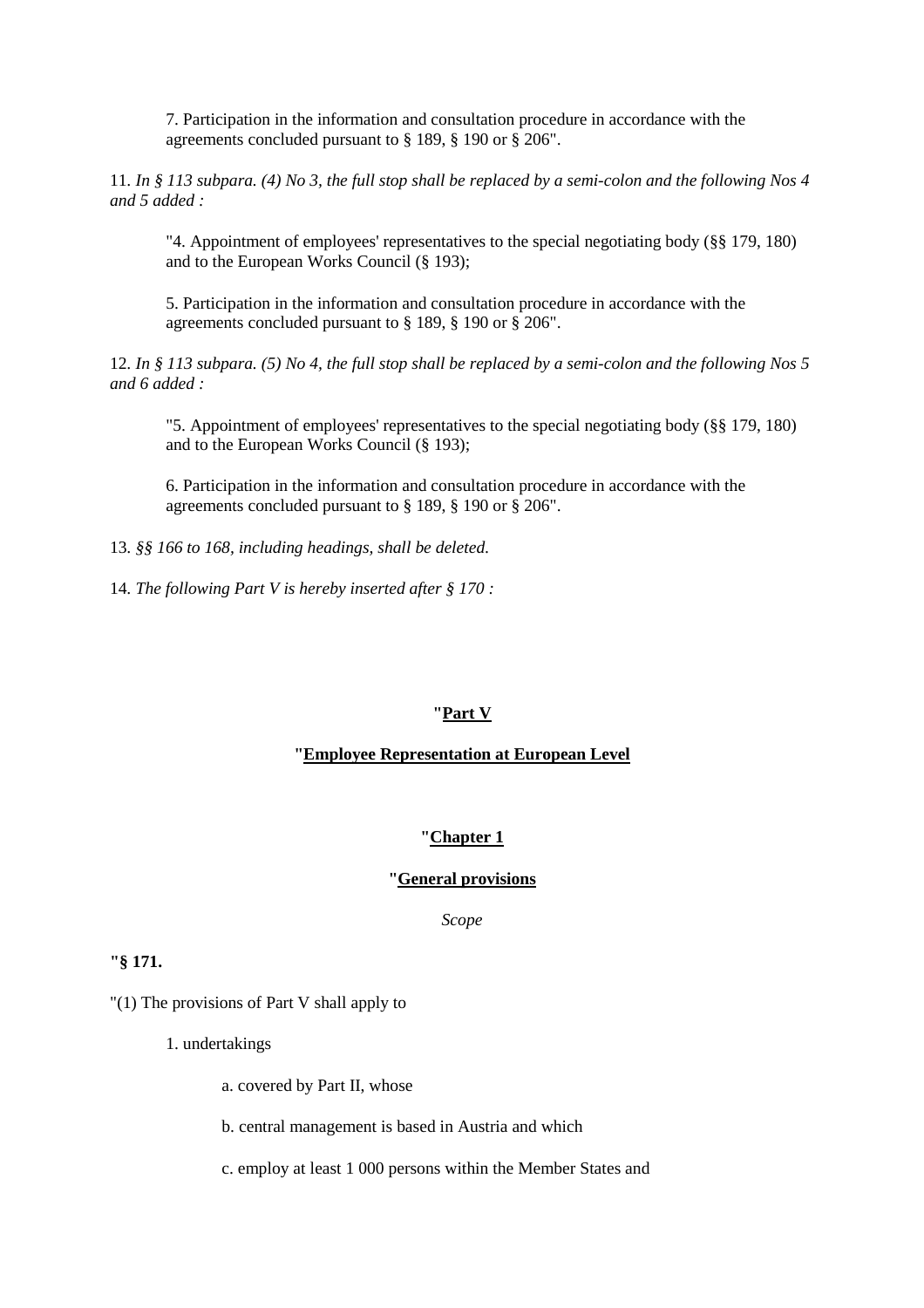d. have at least 150 employees in at least two Member States;

2. groups of undertakings within the meaning of § 176

a. covered by Part II, whose

b. central management is based in Austria and which

c. employ at least 1 000 persons within the Member States and

d. have at least 150 employees in at least two undertakings belonging to the group in different Member States.

"(2) "Member States" within the meaning of Part V shall mean the Member States of the European Union which have signed the Agreement on social policy in the Annex to the Treaty establishing the

European Community, and the member countries of the European Economic Area.

"(3) For the purposes of Part V, "central management" shall mean the central management of the undertaking or of the controlling undertaking of a group.

"(4) If the central management is not situated in a Member State, then

1. the central management of the establishment or undertaking named as representative which is located in Austria or, in the absence thereof,

2. the central management of the establishment or undertaking in which the most people are employed in comparison with the other establishments of the undertaking or group undertakings located in the Member States, which is located in Austria shall de deemed the

central management within the meaning of subpara. (3).

"(5) For the purposes of determining the definitive number of employees as referred to in subpara. (1), the average number of employees over the previous two years, calculated from the date of the employees' or their representatives' written request or the central management's proposal as provided for in § 177 subpara. (1), shall be taken into account. § 40 subpara. (1)  $(01)$ , final sentence, shall apply

*mutatis mutandis*.

### $\triangle$  DIRECTIVE

"(6) The powers and competences of the European Works Council and the procedures for informing and consulting the employees shall extend to all establishments and undertakings located in the Member States and belonging to the undertaking or group within the meaning of Part V. A broader

scope may be provided for in the agreement pursuant to § 189 or § 190.

# **"§ 172.**

"For the purposes of determining the number of employees employed in Austria (§ 171 subpara. (5)), the obligations upon the Austrian local management of the undertaking pursuant to  $\S 177 (2)$  and (3) and § 206 subpara. (2), the appointment of the Austrian members of the special negotiating body (§ 179, § 180) and the European Works Council (§ 193), the ending of their membership of the special negotiating body pursuant to § 185 subpara. (2) Nos 2-4 and 6 or of the European Works Council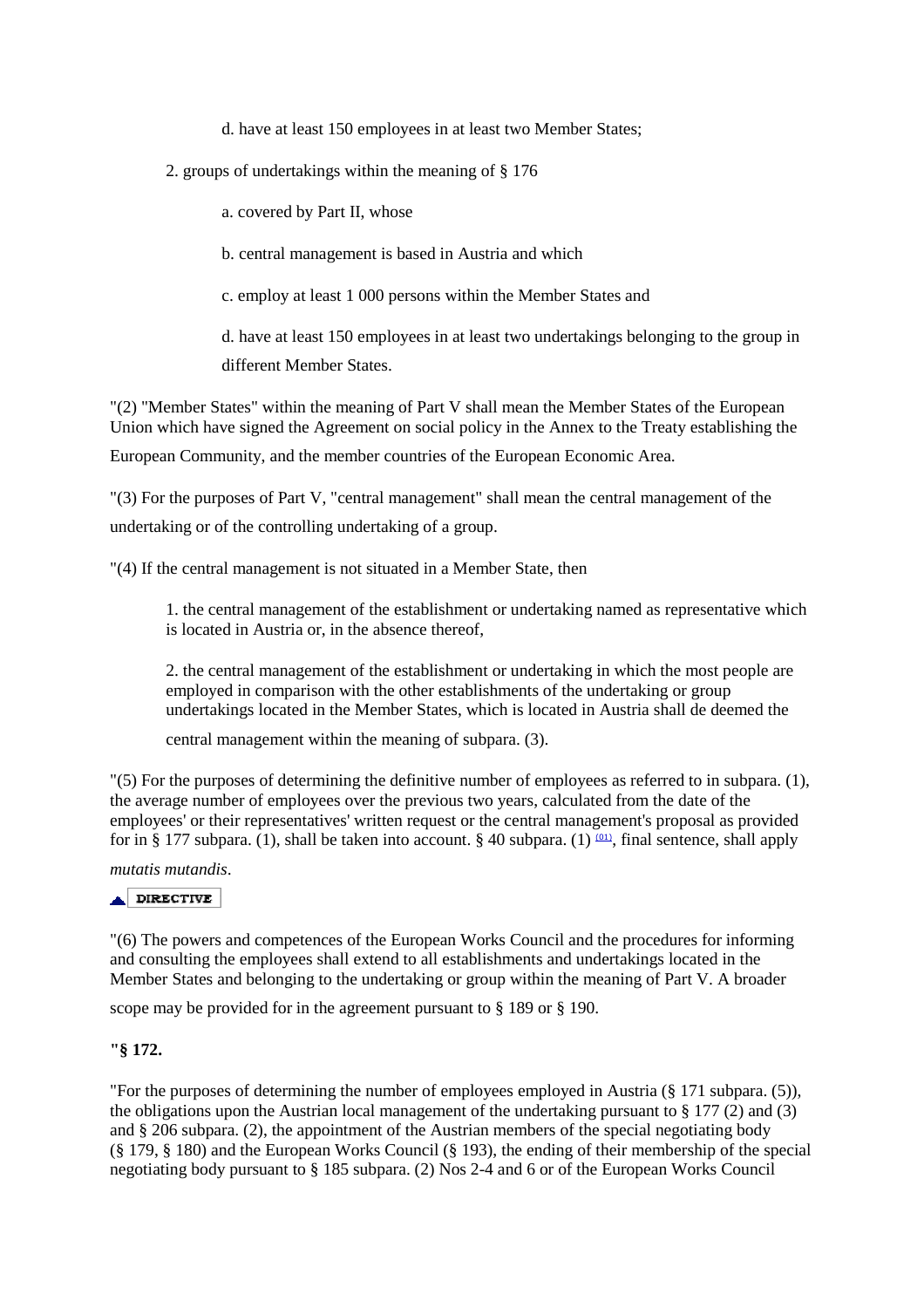pursuant to § 196 subpara. (4) Nos 2-4 and 6, and the duty of confidentiality (§ 204) and protective provisions (§ 205) applicable to them, the provisions of Part V shall apply even if the central management is not situated in Austria.

#### *Employees' representatives*

### **"§ 173.**

 $'(1)$  In those undertakings and groups which fulfil the conditions of § 171 subpara. (1), in accordance with the provisions of Part V, a special negotiating body is to be established and a European Works

Council set up or a procedure for informing and consulting the employees created.

"(2) Consultation, for the purposes of Part V, shall be understood to mean the exchange of opinions and the establishment of a dialogue between the employees' representatives and the central management or another, more appropriate management level.

#### *Obligations upon central management*

#### **"§ 174.**

"Central management shall create the necessary conditions and provide the necessary resources

1. for the establishment of a special negotiating body and

2. for the setting-up of a European Works Council or the creation of a procedure for informing and consulting the employees.

### *Principles of cooperation*

### **"§ 175.**

"The representatives of the workforce (§ 173 subpara. (1)) and the central management shall work together with a view to reaching an understanding, having due regard to their respective rights and mutual obligations.

# *Concept of "group"*

### **"§ 176.**

"(1) For the purposes of Part V, a "group" shall be deemed to be any group of undertakings which consists of a controlling undertaking and the undertakings dependent thereon.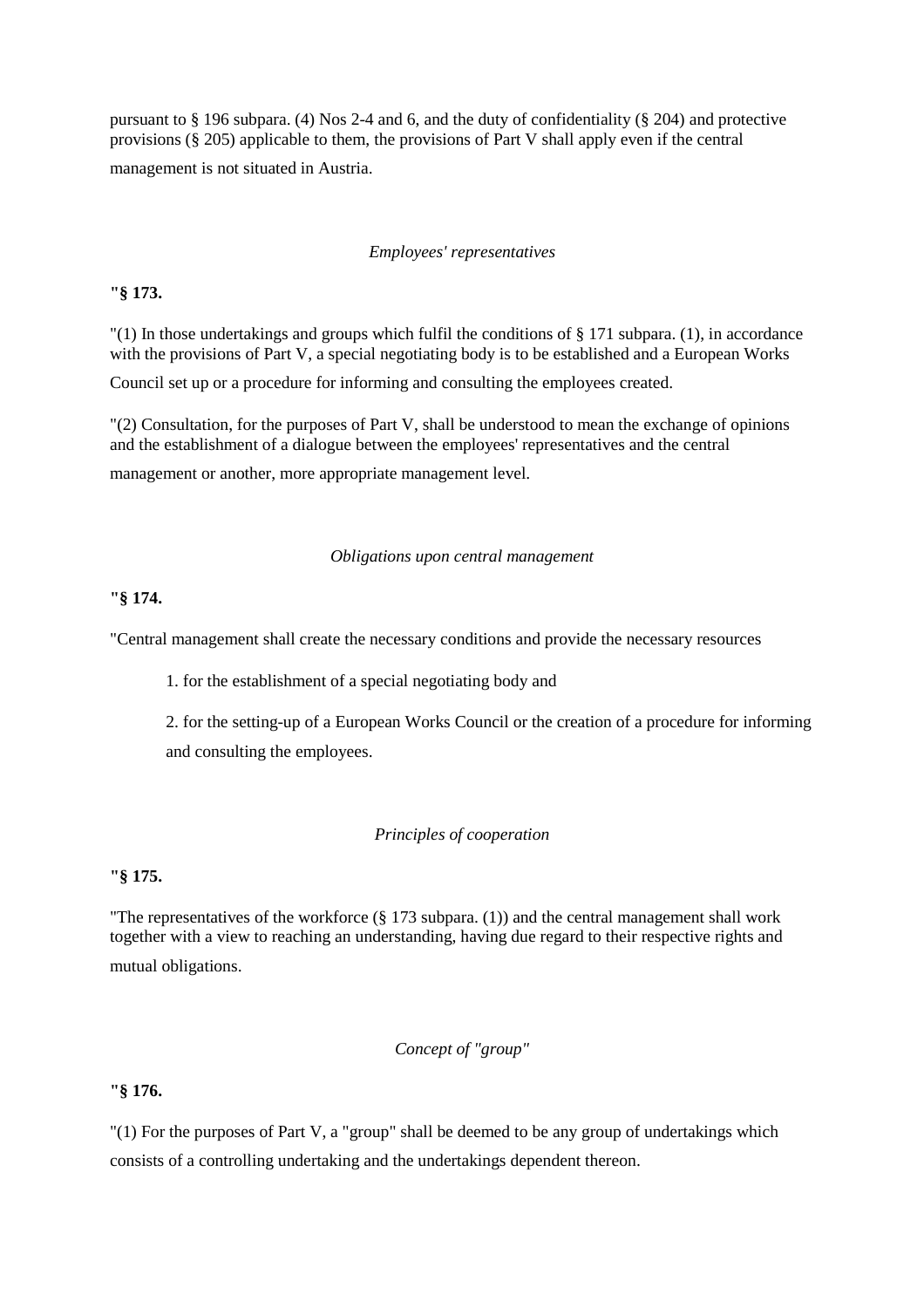"(2) A controlling undertaking shall be understood as meaning an undertaking which, by virtue of ownership, financial participation or other provisions which govern the activity of the undertaking, can

exercise a dominant influence over another undertaking.

"(3) The ability to exercise a dominant influence shall be presumed, without prejudice to proof to the contrary, when an undertaking, in relation to another undertaking, directly or indirect

1. can appoint more than half of the members of the other undertaking's administrative, management or supervisory body, or

2. holds a majority of the votes attached to the undertaking's shares, or

3. holds a majority of that undertaking's subscribed capital.

### $\triangle$  DIRECTIVE

"(4) When two or more undertakings from a group satisfy the criteria laid down in subpara. (3), the undertaking which satisfies the criterion laid down in subpara. (3) No 1 shall be regarded as the controlling undertaking. If none of the undertakings satisfy the criterion laid down in subpara. (3) No 1, the undertaking which satisfies the criterion laid down in subpara. (3) No 2 shall be regarded as the controlling undertaking, or if none of the undertakings satisfy the criterion laid down in subpara. (3) No 2, the undertaking which satisfies the criterion laid down in subpara. (3) No 3 shall be regarded as

the controlling undertaking. (SEE ALSO)

#### DIRECTIVE

"(5) The rights of the controlling undertaking as regards voting and appointment shall include the rights of all dependent undertakings and all natural and legal persons acting in their own name but on

behalf of the controlling undertaking or of any other dependent undertaking.

## **ADIRECTIVE**

"(6) Credit institutions, other financial institutions and insurance and holding companies within the meaning of Article 3(5)(a) and (c) of Council Regulation (EEC) No 4064/89 on the control of

concentrations between undertakings  $(02)$  shall not be regarded as controlling undertakings.

"(7) A controlling influence shall not be presumed to exist solely by virtue of the fact that an office holder is exercising his functions according to the provisions applicable to liquidation, winding-up,

compositions or similar proceedings.

#### $\triangle$  DIRECTIVE

"(8) When determining whether an undertaking is a controlling undertaking, the law of the Member State in which the undertaking has its registered office shall be definitive. If the controlling undertaking is not situated in a Member State, then the law of the Member State in which the undertaking named as representative of the controlling undertaking - or failing this the undertaking

with the highest number of employees in the Member States is located shall apply. (SEE ALSO)

#### DIRECTIVE

"(9) Subparas. (2) and (3) shall not be applicable if an undertaking which is subject to the law of another Member State is regarded under that law as a controlling undertaking because it satisfies a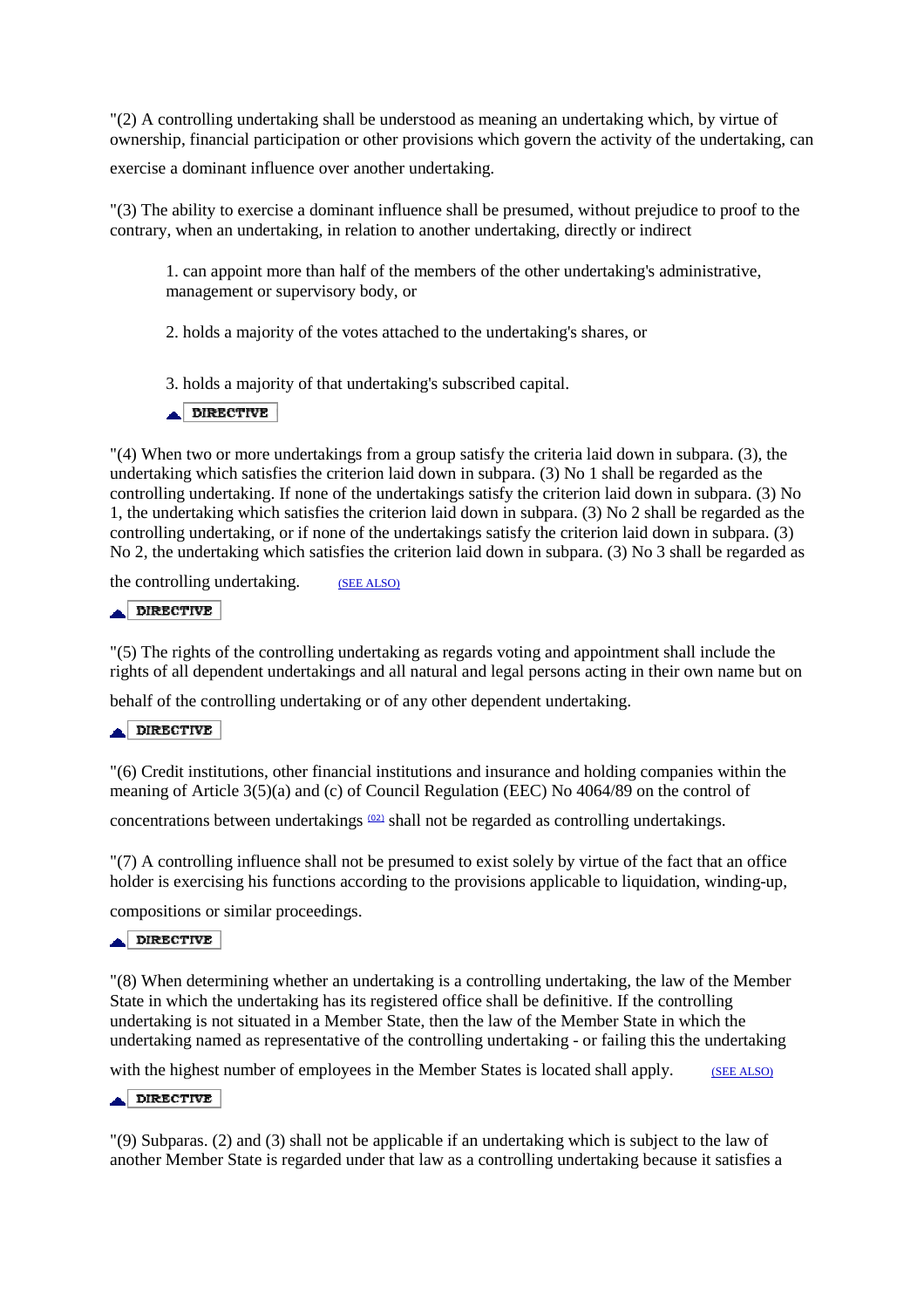priority criterion within the meaning of subpara. (4) or furnishes proof that it can otherwise exercise a controlling influence.

 $\Gamma(10)$  If a group includes other groups within the meaning of § 171 subpara. (1) No 2, the European Works Council shall be set up at the level of the undertaking controlling the higher-level group.

(SEE ALSO)

# **"Chapter 2**

# **"Special negotiating body**

*Establishment and composition* 

**"§ 177.**

"(1) The special negotiating body shall be set up at the written request of at least 100 employees or their representatives in at least two establishments or undertakings in at least two different Member States or upon the proposal of the central management addressed to the bodies representing the workforce existing in the establishments of the undertaking or the undertakings of the group. If the request is made by at least 100 employees, the first signatory shall be regarded as the spokesman, unless a spokesman is expressly designated.

"(2) The request pursuant to subpara. (1) may be made to the central management or to the local management of the undertaking (management of an establishment or undertaking in a Member State). The local management of an undertaking shall pass on the request to the central management without

delay.

### DIRECTIVE

"(3) Those entitled to make a request pursuant to subpara. (1) shall have the right, in connection with verification of whether such a request can be made at all (§ 171 subpara. (1)), to request from the central management or local management of the undertaking information as to the number of persons employed in the establishments or undertakings. They shall also be entitled to request from the central or local management information about whether a request for the establishment of a special negotiating body has already been made. The local management of the undertaking shall be obliged to

obtain the necessary information and documents from the central management.

### **ADIRECTIVE**

### **"§ 178.**

"(1) The special negotiating body shall consist of one representative from each Member State in which one or more establishments of the undertaking or one or more undertakings of the group are located.

"(2) One supplementary member shall be appointed from a Member State in which at least 25% of the employees of the undertaking or group are employed, two supplementary members from a Member State in which at least 50% of the employees are employed, and three supplementary members from a Member State in which at least 75% of the employees are employed.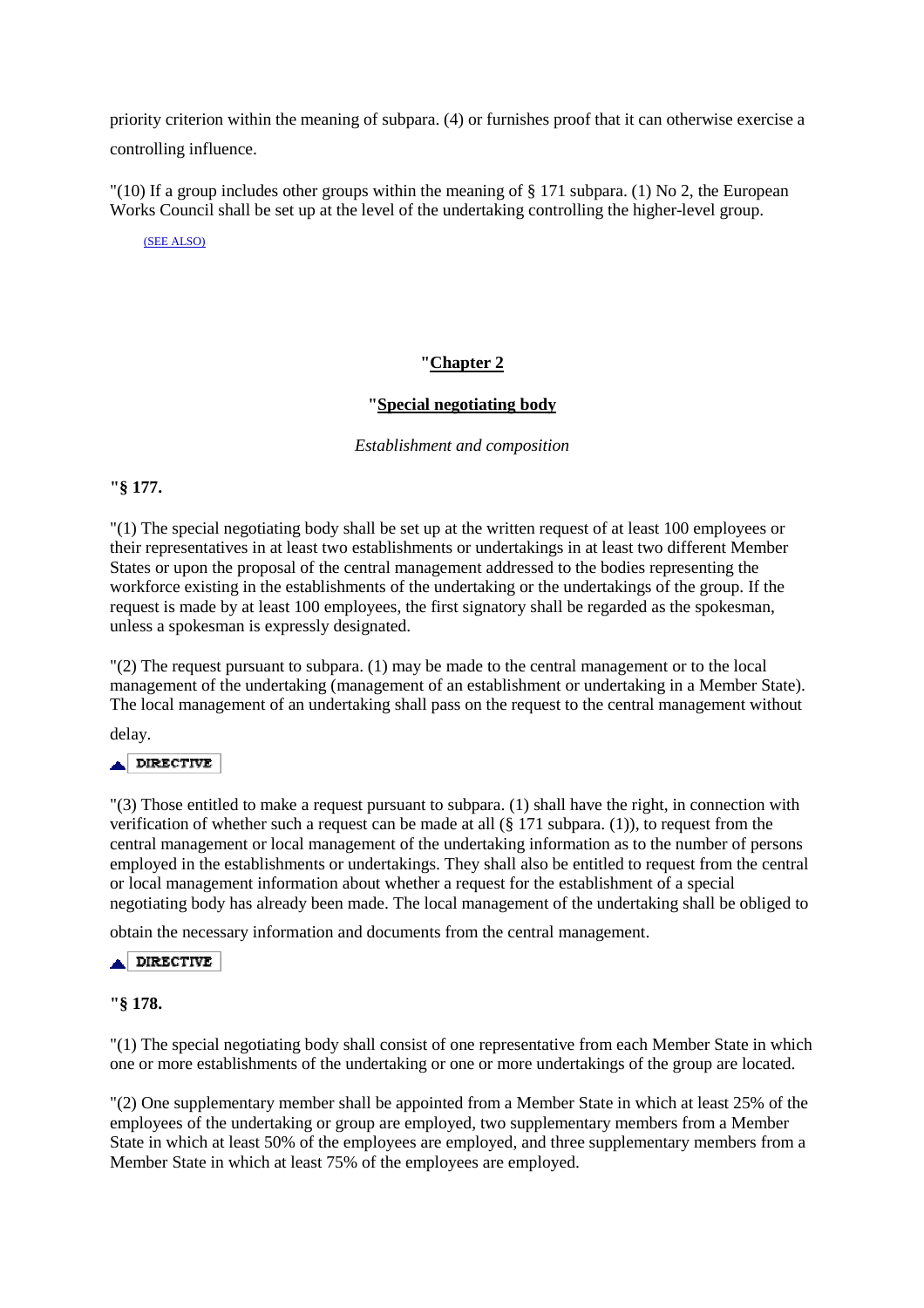"(3) Employees' representatives from non-member countries may also be invited to the negotiations, provided that the central management and the special negotiating body agree to this.

 $\triangle$  DIRECTIVE

## *Appointment of members*

# **"§ 179.**

"(1) The Austrian members to be appointed to the special negotiating body shall be selected by a resolution of the body representing the workforce which is entitled to appoint them pursuant to § 180 from among the members of the works council. Instead of a member of the works council, an official or employee of the competent voluntary professional association or statutory body representing the interests of the employees may also be appointed.

"(2) The adoption of resolutions shall require the presence of at least half the members. Resolutions shall be adopted by simple majority.

"(3) Due consideration shall be given to appropriate representation of the following groups : wageearning and salaried employees, the individual establishments and undertakings, and female and male workers.

# **"§180.**

"(1) Within establishments, appointment shall be by resolution of the works committee. If no works committee exists, this function shall be undertaken by the works council. If two or more works committees (works councils) exist which do not belong to the same undertaking in Austria, a meeting of the members of the works committees (works councils) appointed in the establishment shall be convened by the chairman of the works committee (works council) of the Austrian establishment which is largest in terms of the number of employees entitled to vote; this meeting shall be responsible for adopting the resolution as to the appointment.

"(2) In undertakings, the members to be appointed to the special negotiating body shall be appointed by resolution of the central works council. If a central works council has not been set up within an undertaking, subpara. (1) shall apply *mutatis mutandis*. If there are two or more central works councils, a meeting of the members of the central works councils appointed in the undertaking shall be convened by the chairman of the central works council of the Austrian undertaking which is largest in terms of the number of employees entitled to vote, and shall be responsible for adopting the resolution regarding the appointment. If, in addition to one or more central works councils, there also exists at least one works committee (works council) which is not represented on any central works council, the chairmen of the works councils and their deputies shall be invited to this meeting, in which case they shall be regarded as members of central works councils.

"(3) In groups, the members to be appointed to the special negotiating body shall be appointed by a resolution of the group representative body. If no group representative body has been set up, subpara. (2) shall apply *mutatis mutandis*. If no central works council is to be set up either, then subpara. (1) shall apply *mutatis mutandis*. If, in addition to the group representative body, a central works council (works committee, works council) also exists which is not represented by that representative body, the chairmen of the central works councils (works councils) and their deputies shall be invited to this

meeting, in which case they shall be regarded as members of the group representative body.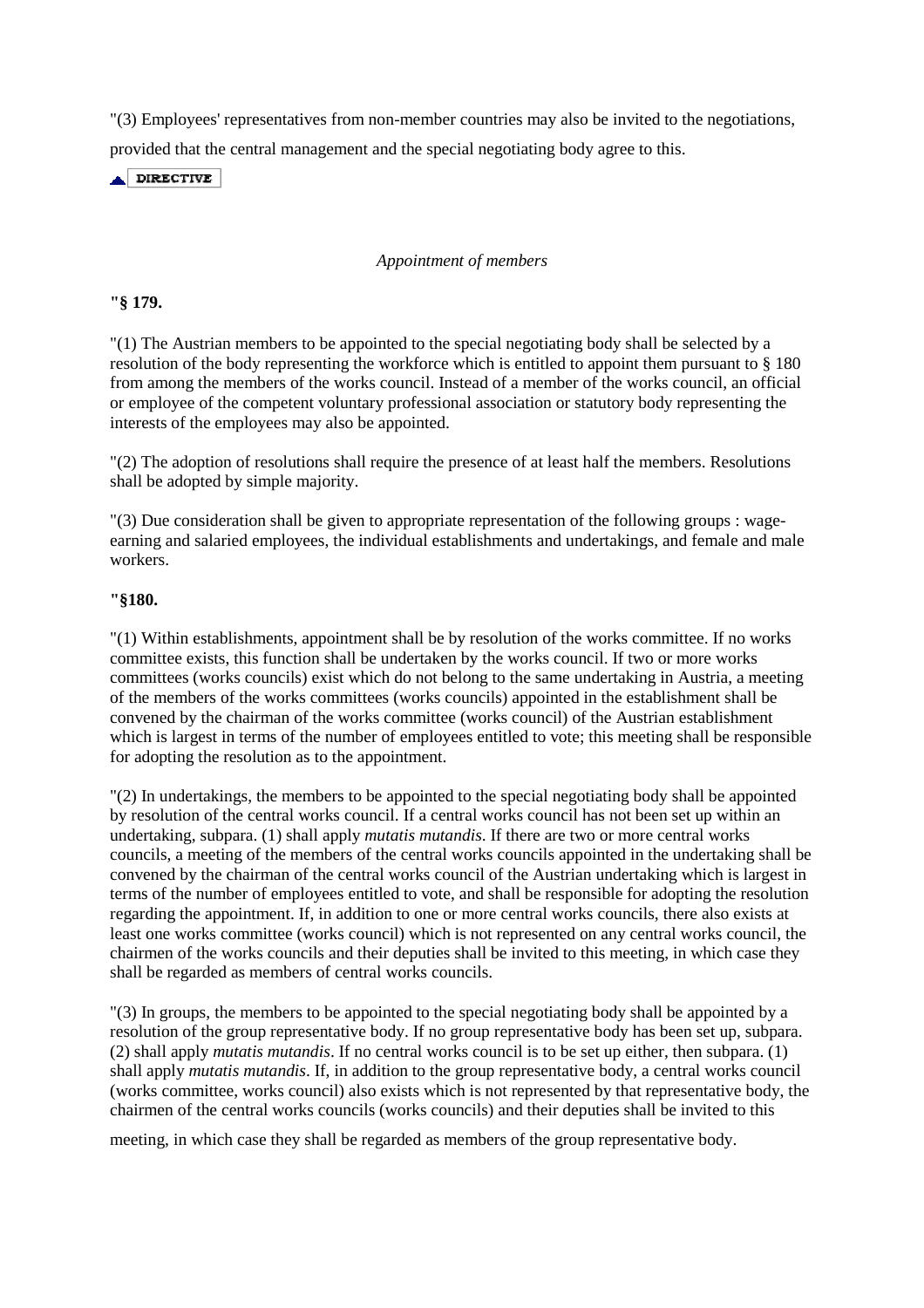

"(4) The names of the appointed members of the special negotiating body shall be notified without delay to the central management and the local management of undertakings.

### *Constitution*

**"§ 181.** 

"(1) Immediately after being notified of the appointed members of the special negotiating body, the central management shall invite them to its constituent meeting.

"(2) The members of the special negotiating body shall be required to elect a chairman and one or more deputies from among their number. The special negotiating body shall adopt rules of procedure.

"(3) The chairman shall inform the central management and the local managements of undertakings immediately of the ending of the constituent meeting and the result of the election pursuant to subpara. (2).

"(4) Immediately after receiving the notification pursuant to subpara. (3), the central management shall convene a meeting with the special negotiating body in order to conclude an agreement pursuant to § 187. It shall give notice thereof to the local managements of undertakings.

### *Meetings*

### **"§ 182.**

"(1) The special negotiating body shall have the right to convene for a preparatory meeting before any negotiations with the central management. (SEE ALSO)

DIRECTIVE

"(2) The special negotiating body may be assisted by experts of its choice for the negotiations with the central management.

DIRECTIVE  $\triangle$  DIRECTIVE

### *Adoption of resolutions*

### **"§ 183.**

"(1) The special negotiating body shall be quorate if at least half the members are present.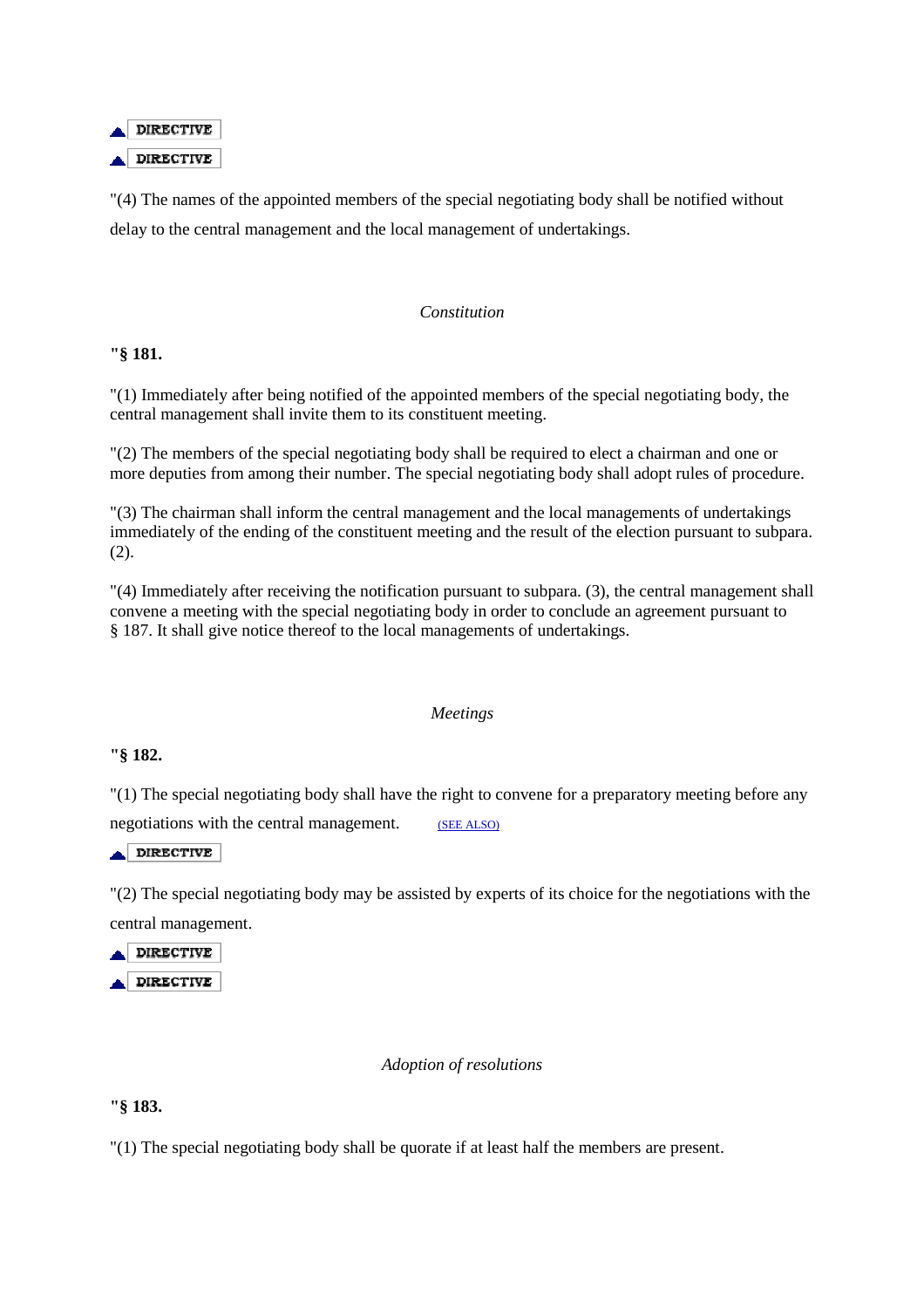"(2) In the absence of any more stringent requirements under this Federal Law, resolutions shall be adopted by a simple majority of the votes cast.

## *Term of office*

## **"§ 184.**

"(1) The term of office of the special negotiating body shall begin upon its constitution.

(2) The term of office of the special negotiating body shall end

1. if the undertaking or group no longer satisfies the conditions of § 171 subpara. (1);

2. if the special negotiating body adopts a resolution as referred to in § 188 subpara. (1);

3. if a court declares the establishment of the special negotiating body (§ 177 subpara. (1)) to be invalid; a petition shall be lodged no later than one month after the constitution of the special negotiating body;

4. upon conclusion of an agreement pursuant to § 189 or § 190, provided that such agreement contains no provision to the contrary;

5. in the cases covered by § 191 subpara. (1) Nos 1-3.

### *Beginning and end of membership*

# **"§ 185.**

"(1) Membership of the special negotiating body shall begin with the notification of the resolution regarding appointments (§ 180 subpara. (4)).

"(2) Membership of the special negotiating body shall end when

1. the term of office of the special negotiating body ends;

2. the membership of the works council or activity within the competent voluntary professional association or statutory body representing the interests of the employees ends;

3. the member resigns;

4. the employees' representative body which appointed the member to the special negotiating body dismisses him;

5. the establishment or undertaking to which the member belongs leaves the undertaking or group;

6. if a court declares the resolution regarding appointments (§ 179 subpara. (1)) to be invalid; a petition shall be lodged no later than one month after the constitution of the special

negotiating body.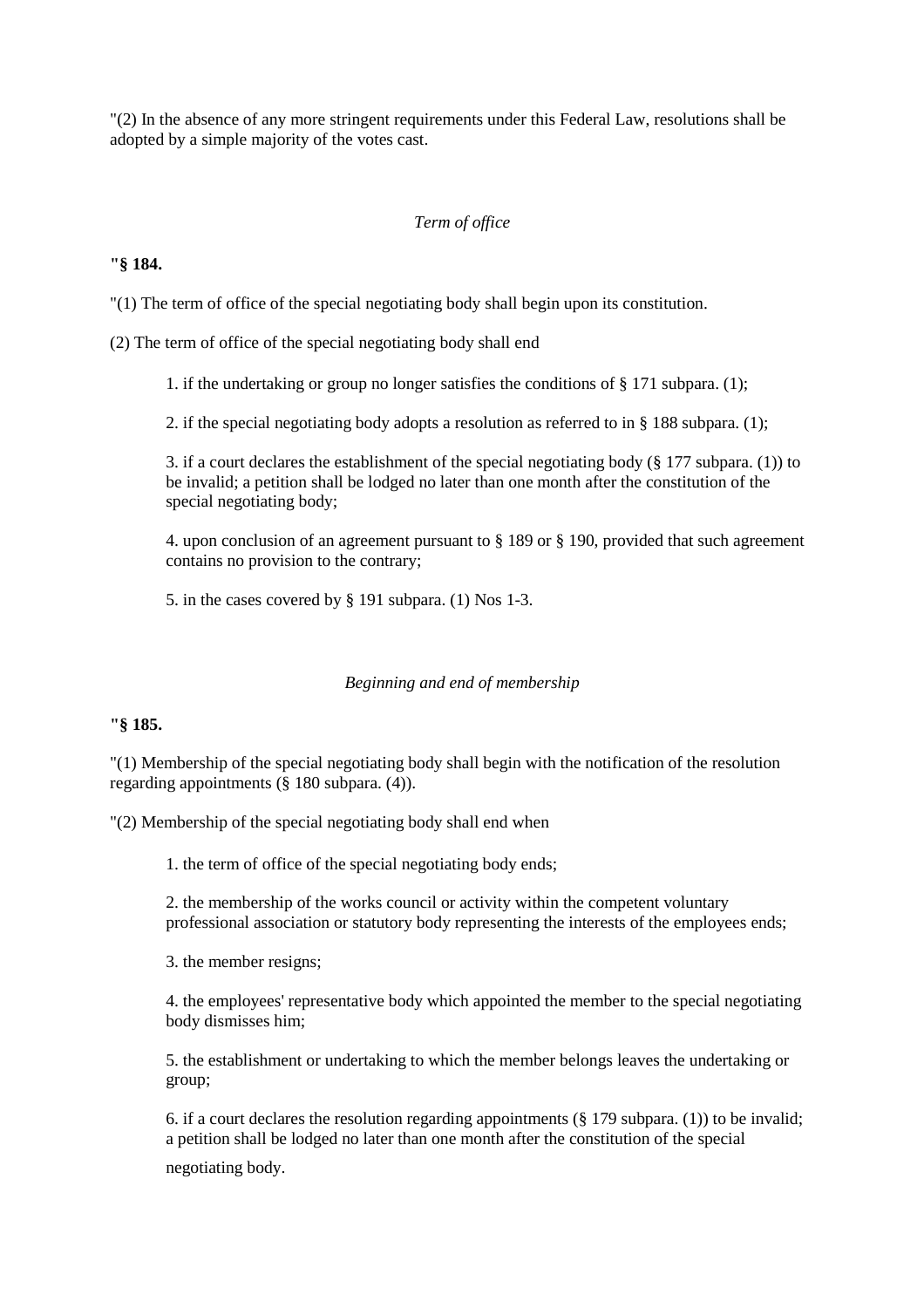"(3) In the circumstances referred to in subpara. (2) Nos 2-6, new members may be appointed to the special negotiating body in accordance with §179 and § 180.

#### *Provision of material necessities, payment of costs*

## **"§ 186.**

"(1) The special negotiating body shall be provided by the central management, free of charge, with the material necessities for the proper performance of its duties on a scale appropriate to the size of the undertaking or group and the needs of the special negotiating body.

"(2) The administrative expenses incurred by the special negotiating body for the proper performance of its duties, in particular the costs incurred for arranging meetings and any preparatory meetings, including expenses of at least one expert and interpreters and subsistence and travelling expenses of

the members of the special negotiating body, shall be borne by the central management.

 $\triangle$ DIRECTIVE

### *Tasks of the special negotiating body*

#### **"§ 187.**

"The special negotiating body shall have the task of concluding a written agreement with the central management on the establishment of a European Works Council or the arrangements for implementing

a procedure for informing and consulting the employees.

 $\triangle$ DIRECTIVE

#### *Resolution on the ending of negotiations*

#### **"§ 188.**

"(1) The special negotiating body may decide, by at least two-thirds of its votes, not to open negotiations to conclude an agreement within the meaning of § 187, or to terminate the negotiations already opened.

"(2) A new request to convene the special negotiating body may be made no earlier than two years after the resolution referred to in subpara. (1), unless the central management and the special negotiating body lay down a shorter period or substantial changes take place in the structure of the undertaking or group. Substantial changes shall include in particular the closure, retrenchment or relocation of undertakings or establishments and mergers with other groups, undertakings or establishments to the extent that these exercise a dominant influence on the overall structure of the undertaking or group.

"(3) If the special negotiating body adopts a resolution within the meaning of subpara. (1), the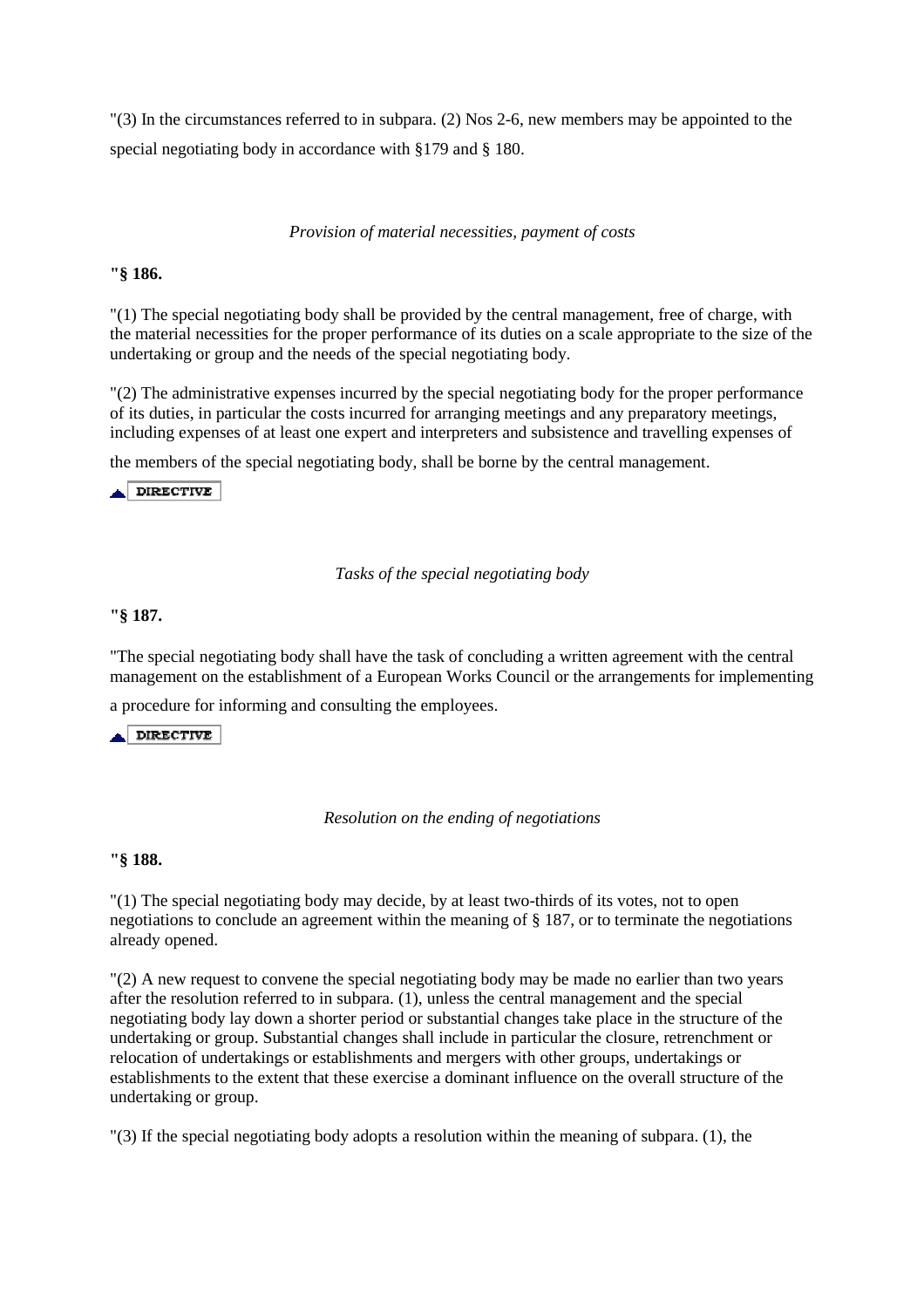provisions of Chapter 3 shall not apply.

 $\triangle$  DIRECTIVE

#### *Agreement on a European Works Council*

#### **"§ 189.**

"If the special negotiating body and the central management agree to set up a European Works Council, they shall specify in this agreement at least the following :

1. the establishments and undertakings which are covered by the agreement, including any establishments and/or undertakings located in non-member countries where these are included in the area of application;

2. the composition of the European Works Council, the number of members, the allocation of seats and the term of office, including the effects of substantial changes in the structure of the undertaking or group (§ 188 subpara. (2)) and of substantial changes in the number of people employed in the undertaking or group;

3. the functions and the procedure for information and consultation of the European Works Council;

4. the venue, frequency and duration of meetings of the European Works Council;

5. the financial and material resources to be allocated to the European Works Council, and

6. the duration of the agreement and the procedure for its renegotiation.

**ADIRECTIVE** 

*Agreement on a procedure for information and consultation of employees* 

### **"§ 190.**

"(1) If the special negotiating body and the central management agree to create one or more procedures for information and consultation of employees, they shall in such agreement specify at least the conditions under which the employees' representatives shall have the right to convene for an exchange of opinions on the information disclosed to them.

"(2) The agreement shall furthermore regulate in detail the obligation upon central management to inform the employees' representatives, in particular, of all transnational matters which have significant

effects on the interests of the workforce.

DIRECTIVE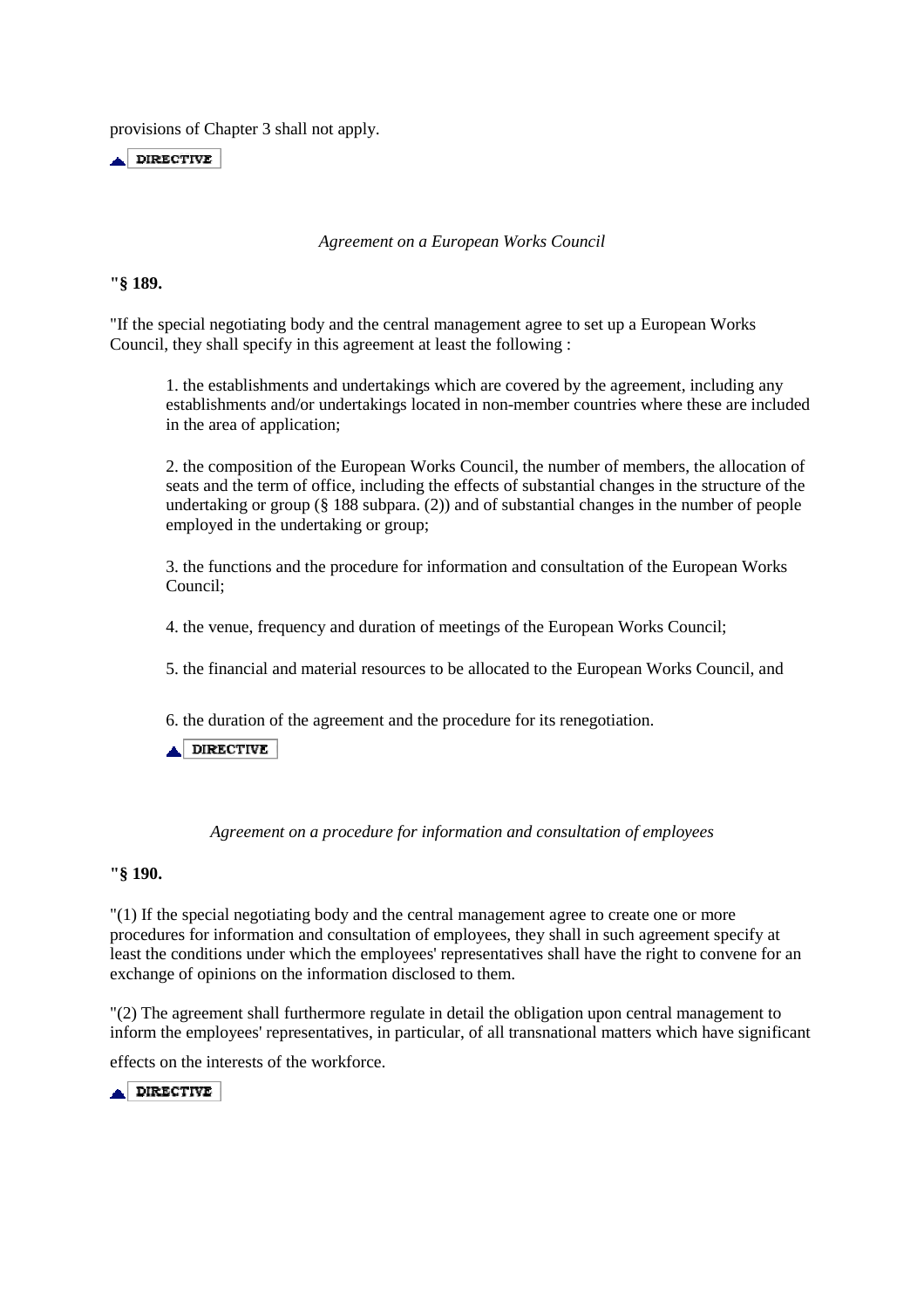# **"Chapter 3**

# **"European Works Council by act of law**

# *Establishment*

# **"§ 191.**

"(1) If

1. central management and the special negotiating body adopt an appropriate resolution or

2. the central management refuses to open negotiations or fails to do so within six months of first being so requested pursuant to § 177 subpara. (1) or

3. no agreement is reached pursuant to § 189 or § 190 within three years after this request or after the proposal by the central management pursuant to  $\S 177$  subpara. (1) and the special negotiating body has not adopted a resolution pursuant to § 188 subpara. (1),

then a European Works Council shall be set up in accordance with the provisions of this Chapter.

# $\triangle$  DIRECTIVE

"(2) Unless the agreements pursuant to § 189 or § 190 provide otherwise, the provisions of this Chapter shall not apply to those agreements.

# *Composition*

# **"§ 192.**

"(1) The European Works Council shall consist of at least three and at most thirty members; it shall comprise one representative from each Member State in which one or more establishments of the undertaking or one or more undertakings of the group are situated. § 177 subpara. (3) shall apply

*mutatis mutandis*.

# $\triangle$ DIRECTIVE

"(2) A Member State in which at least 20% of the employees of the undertaking or group are employed shall appoint one supplementary member, a Member State in which at least 30% of the employees are employed shall appoint three supplementary members, a Member State in which at least 40% of the employees are employed shall appoint five supplementary members, a Member State in which at least 50% of the employees are employed shall appoint seven supplementary members, a Member State in which at least 60% of the employees are employed shall appoint nine supplementary members, a Member State in which at least 70% of the employees are employed shall appoint eleven supplementary members, a Member State in which at least 80% of the employees are employed shall appoint thirteen supplementary members.

*Appointment of the members*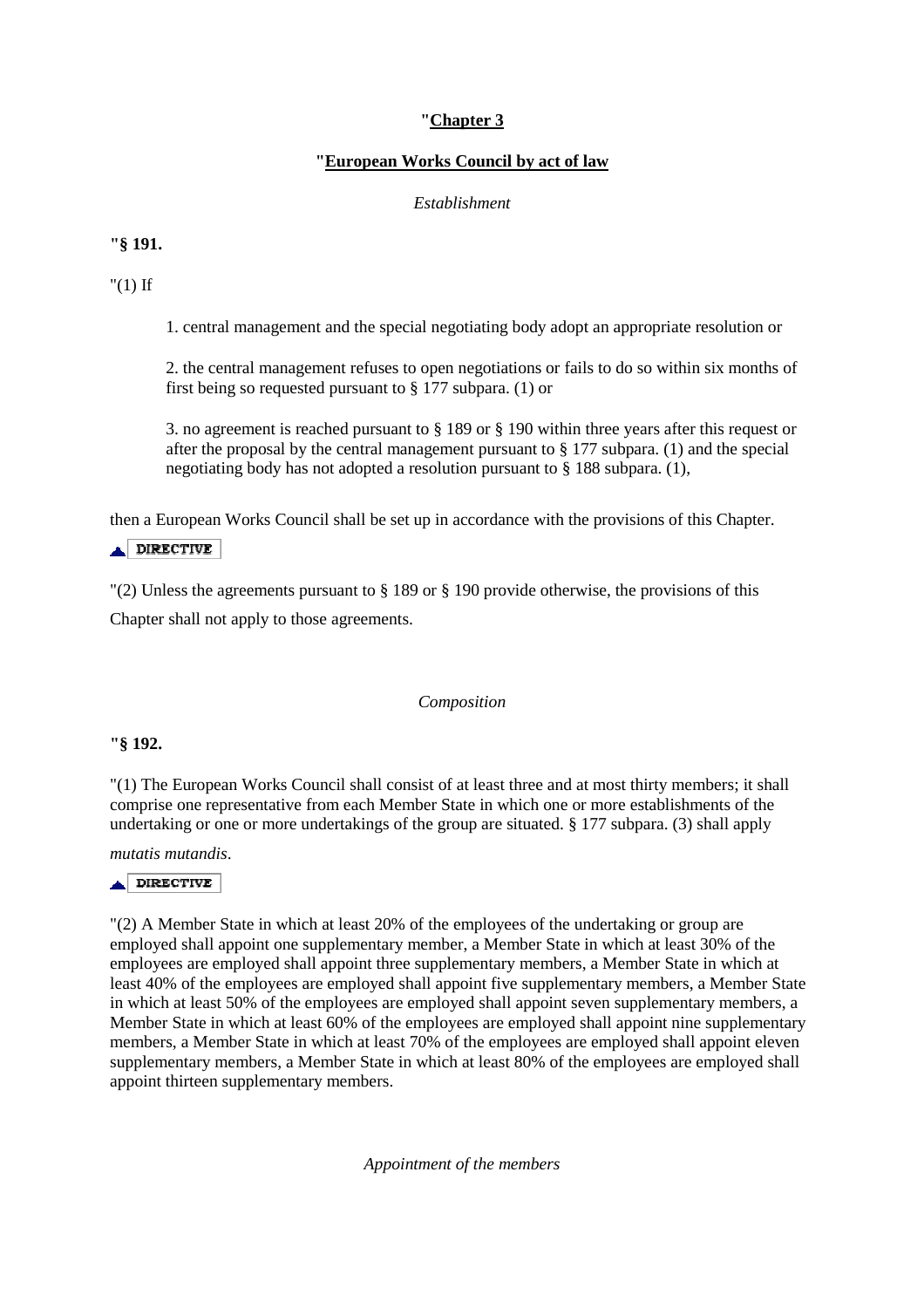# **"§ 193.**

"Austrian members of the European Works Council shall be appointed in accordance with § 179 and § 180, subject to the proviso that the appointment of representatives of the competent voluntary professional association or statutory body representing the workers' interests is only admissible if these

are works council members as referred to in § 53 subpara. (4)  $(03)$ .

A DIRECTIVE

*Constitution, management, rules of procedure meetings, adoption of resolutions* 

#### **"§ 194.**

"(1) Invitations to attend the constituent meeting of the European Works Council shall be issued in accordance with § 181 subpara. (1). The members of the European Works Council shall elect a chairman and one or more deputies from among their number. The chairman shall inform the central management and the local managements of undertakings immediately of the ending of the constituent

meeting and the result of this election.

### **A DIRECTIVE**

"(2) Unless otherwise provided in the rules of procedure (subpara. (3)), the chairman or, if he is unavailable, his deputy shall represent the European Works Council in dealings with the central management and third parties. The European Works Council may, in individual instances, also appoint other members to represent it in dealings with third parties.

"(3) The European Works Council shall adopt rules of procedure by a majority vote of its members. The rules of procedure may in particular law down rules concerning :

1. the establishment, composition and management of the select committee as referred to in § 195;

2. matters with regard to which the right to adopt resolutions independently is conferred upon the select committee;

3. the nature and scope of the representative authority of the chairman of the select committee.



"(4) The European Works Council shall have the right to convene for a preparatory meeting before any meeting with the central management (§ 199). Otherwise, § 182 subpara. (2) shall apply to the

meetings of the European Works Council and § 183 to its adoption of resolutions.

 $\triangle$  DIRECTIVE

*Select committee* 

**"§ 195.**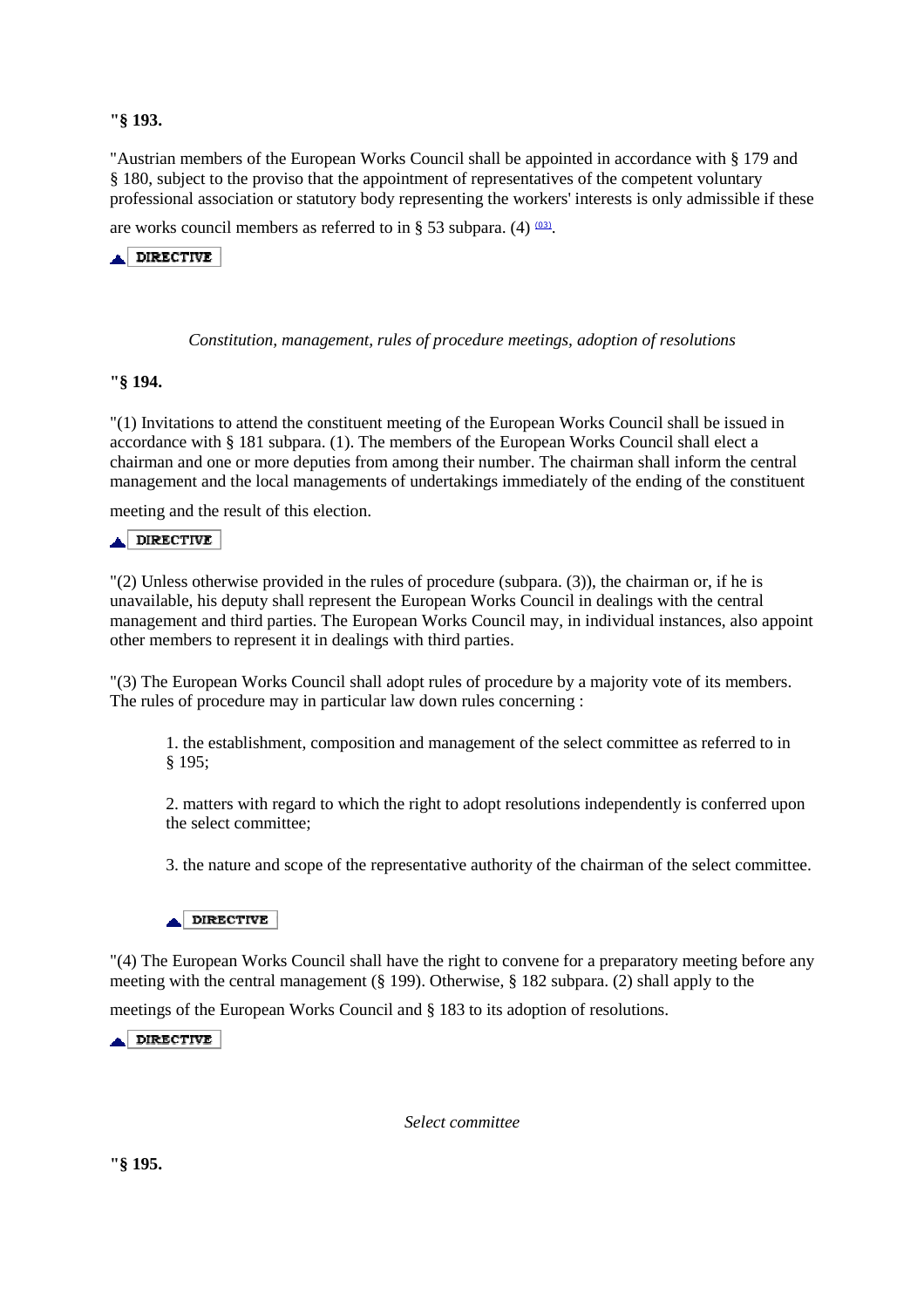"Where the number of its members justifies it, the European Works Council shall elect a select committee from among its number, which may consist of a chairman and at most two additional members. The select committee shall manage the day-to-day business of the European Works Council

and shall be subject to the provisions of § 194 subpara. (4).

 $\triangle$  DIRECTIVE

### *Term of office, duration of membership*

**"§ 196.** 

"(1) The term of office of the European Works Council shall be four years. It shall begin on the date on which it is constituted, or upon expiry of the term of office of the previous European Works

Council if constitution took place before such time.

"(2) The term of office of the European Works Council shall end

1. if the undertaking or group no longer satisfies the conditions of § 171 subpara. (1);

2. if the European Works Council resolves to resign;

3. if a court declares the establishment of the European Works Council (§ 191 subpara. (1)) to be invalid; a petition shall be lodged not more than one month after the constitution of the European Works Council;

4. if the European Works Council and central management conclude an agreement pursuant to § 189 or § 190.

"(3) Membership of the European Works Council shall begin with the notification of the resolution relating to appointments (§ 193).

"(4) Membership of the European Works Council shall end when

1. the term of office of the European Works Council ends;

2. membership of the Works Council ends;

3. the member resigns;

4. the body representing the workforce which appointed the member to the European Works Council dismisses him;

5. the establishment or undertaking to which the member belongs leaves the undertaking or group.

6. a court declares the resolution regarding appointments (§ 193) to be invalid; a petition shall be lodged not more than one month after the constitution of the European Works Council.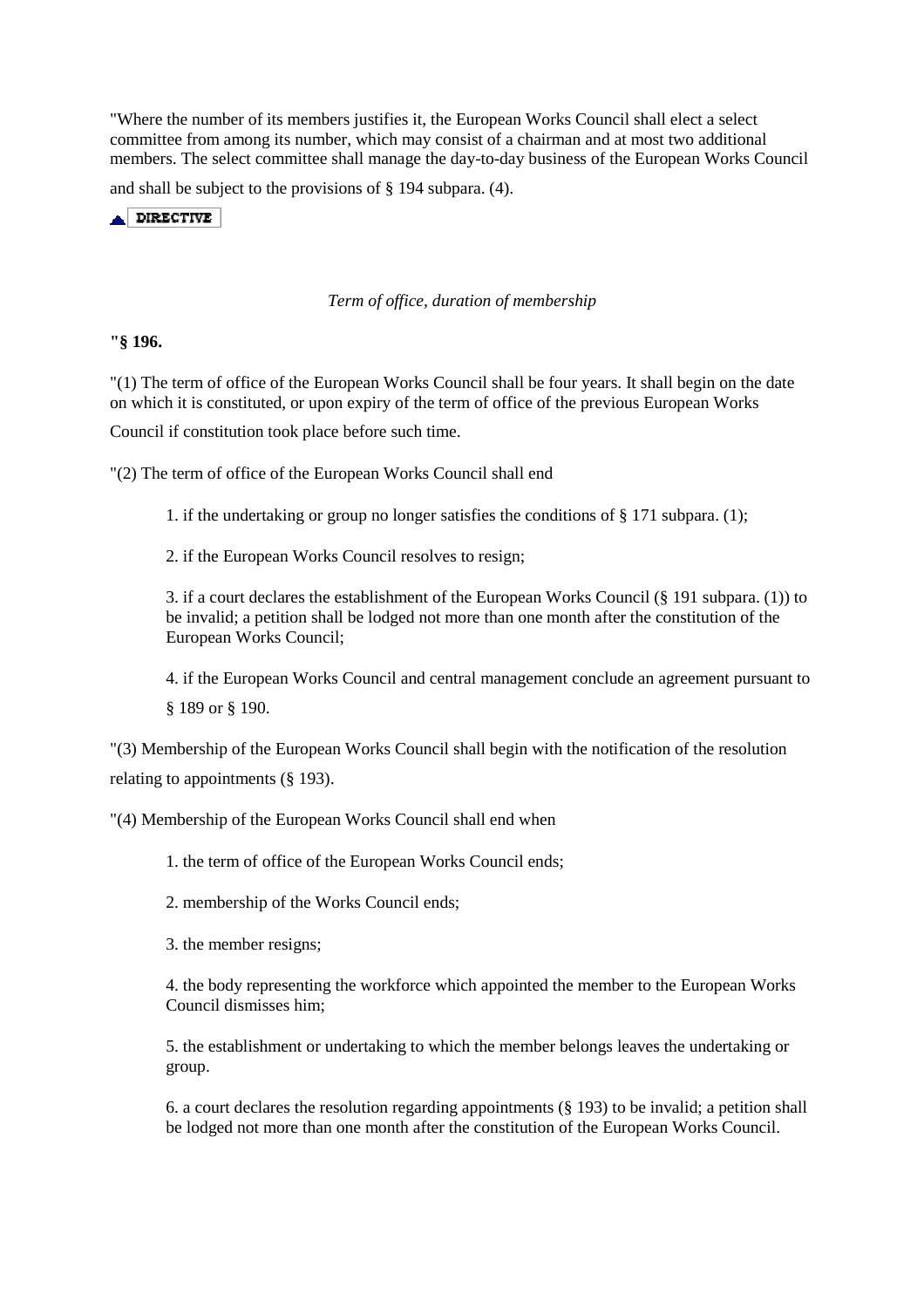"(5) In the cases covered by subpara. (4) Nos 2-6,  $\S$  185 subpara. (3) shall apply.

*Provision of material necessities, payment of costs*

## **"§ 197.**

"The costs incurred in connection with the activities of the European Works Council and of the select committee shall be borne by the central management in accordance with § 186. (SEE ALSO)

**ADIRECTIVE** 

*Powers of the European Works Council* 

### **"§ 198.**

"(1) The European Works Council shall have the right to be informed and consulted regarding matters which affect the economic, social, health and cultural interests of the employees of at least two establishments belonging to the undertaking or at least two undertakings belonging to the group in

different Member States.

"(2) In the case of undertakings or groups whose central management is not situated in a Member State (§ 171 subpara. (4)), the right of information and consultation of the European Works Council shall be confined to those matters within the meaning of subpara. (1) which affect at least two establishments belonging to the undertaking or at least two undertakings belonging to the group in the Member States.

### **"§ 199.**

"(1) Notwithstanding the powers referred to in § 200 and any agreements with the central management which provide otherwise, the European Works Council shall have the right to meet with the central management at least once a year for the purposes of information and consultation, on the basis of a report presented by the central management on the development of the business situation and the future prospects of the undertaking or group. The local managements of undertakings shall be notified

hereof.

# **A DIRECTIVE**

"(2) Information shall relate in particular to the structure of the undertaking, its economic and financial situation, the likely development of the business, production and sales situations, the employment situation and its likely development, capital expenditure, fundamental changes in the organisation, the introduction of new working and manufacturing methods, relocation of production operations, mergers, retrenchments or closures of undertakings, establishments or important parts of such units,

and mass dismissals.

 $\triangle$  DIRECTIVE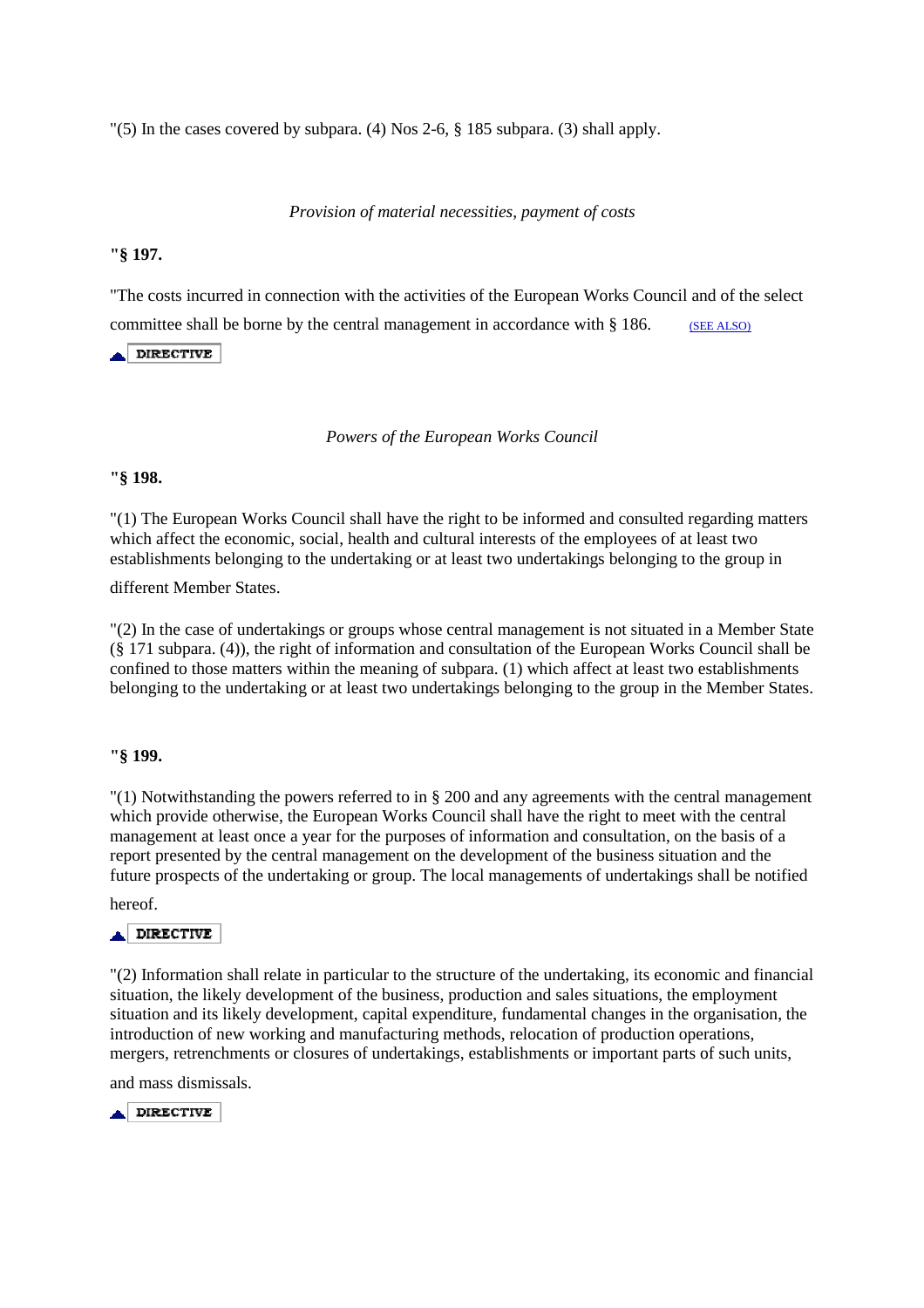### *Powers of the select committee*

## **"§ 200.**

"(1) If unusual circumstances arise which have substantial effects on the interests of the employees, especially in the event of relocation or closure of undertakings or establishments or in the event of mass dismissals, the select committee shall have the right to be informed thereof at the first possible opportunity. It shall have the right, on request, to meet with the central management or other, more appropriate levels of management vested with decision-making powers within the undertaking or group in order to be informed and consulted regarding the measures having substantial effects on the interests of the employees. If no select committee is established, this right shall be vested in the European Works Council.

"(2) The members of the European Works Council who have been appointed by the establishments or undertakings which are immediately affected by these measures may also take part in the meeting with the select committee.

"(3) The meeting for the purposes of information and consultation shall take place immediately on the basis of a report by the central management or other appropriate management level within the undertaking or group, on which the European Works Council may give its opinion within an appropriate period. This meeting shall be without prejudice to the privileges of the central

management.

 $\blacktriangle$  DIRECTIVE

### *Special-purpose undertakings*

### **"§ 201.**

"(1) Undertakings which

1. directly serve the purposes stated in § 132 subpara. (1)  $(04)$  shall be subject to § 199 and § 200 only insofar as their special purpose is not affected thereby;

2. directly serve the purposes stated in § 132 subpara. (2)  $(0.5)$  shall not be subject to § 199 and § 200 insofar as the matters concerned influence the political orientation of those undertakings;

3. directly serve the purposes stated in § 132 subpara. (4)  $(06)$  shall not be subject to § 199 and § 200 insofar as the unique nature of the undertaking is not compatible therewith.

"(2) However, § 199 and § 200 shall in all events apply to undertakings referred to in Nos 1 to 3 insofar as the information relates to fundamental changes in the organisation, to the introduction of new working and manufacturing methods or to mass dismissals. § 199 subpara. (2) shall in all events apply to undertakings referred to in No 2 insofar as the information relates to the structure of the

undertaking and its economic and financial position.

DIRECTIVE

*Notification of the local employees' representatives*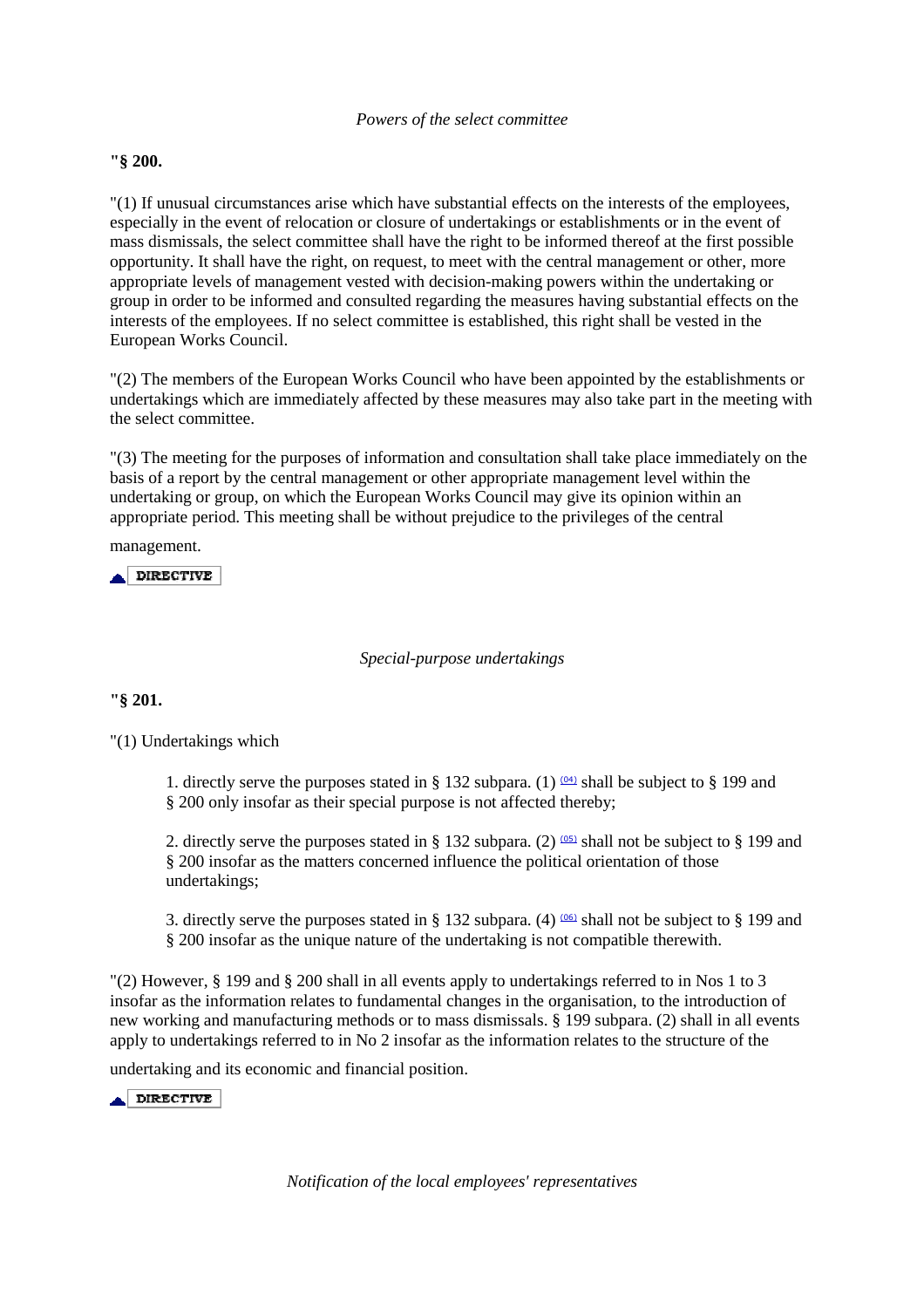**"§ 202.** 

"Notwithstanding § 204, the members of the European Works Council shall inform the representatives of the employees of the establishments or undertakings as to the content and results of the information

and consultation procedure followed in accordance with the provisions of this chapter.

DIRECTIVE

#### *Resolution on the opening of negotiations*

**"§ 203.** 

"(1) Four years after its constituent meeting, the European Works Council shall adopt a resolution on whether an agreement pursuant to § 189 or § 190 is to be negotiated or whether the provisions of this chapter shall continue to apply.

"(2) If the European Works Council adopts the resolution that such an agreement be negotiated, §187, § 189 and § 190 shall apply with the proviso that the European Works Council shall negotiate this

agreement in place of the special negotiating body.

 $\triangle$  DIRECTIVE

### **"Chapter 4**

### **"Legal position of the employees' representatives**

*Obligation of secrecy* 

#### **"§ 204.**

"(1) The members of the special negotiating body and of the European Works Council and any experts that assist them, and the employees' representatives who participate in an information and consultation procedure pursuant to § 190, shall be subject to § 115 subpara. (4)  $(0, 0)$ , with the proviso that the obligation arising out of that provision shall continue to apply even after the expiry of the term of office.

"(2) The obligation pursuant to subpara. (1) shall not apply in respect of the local employees' representatives if the latter are to be informed on the basis of an agreement (§ 189, § 190) or pursuant

to § 202 of the content of the information and the results of the consultations.

 $\triangle$  DIRECTIVE

*Rights of employees' representatives* 

**"§ 205.**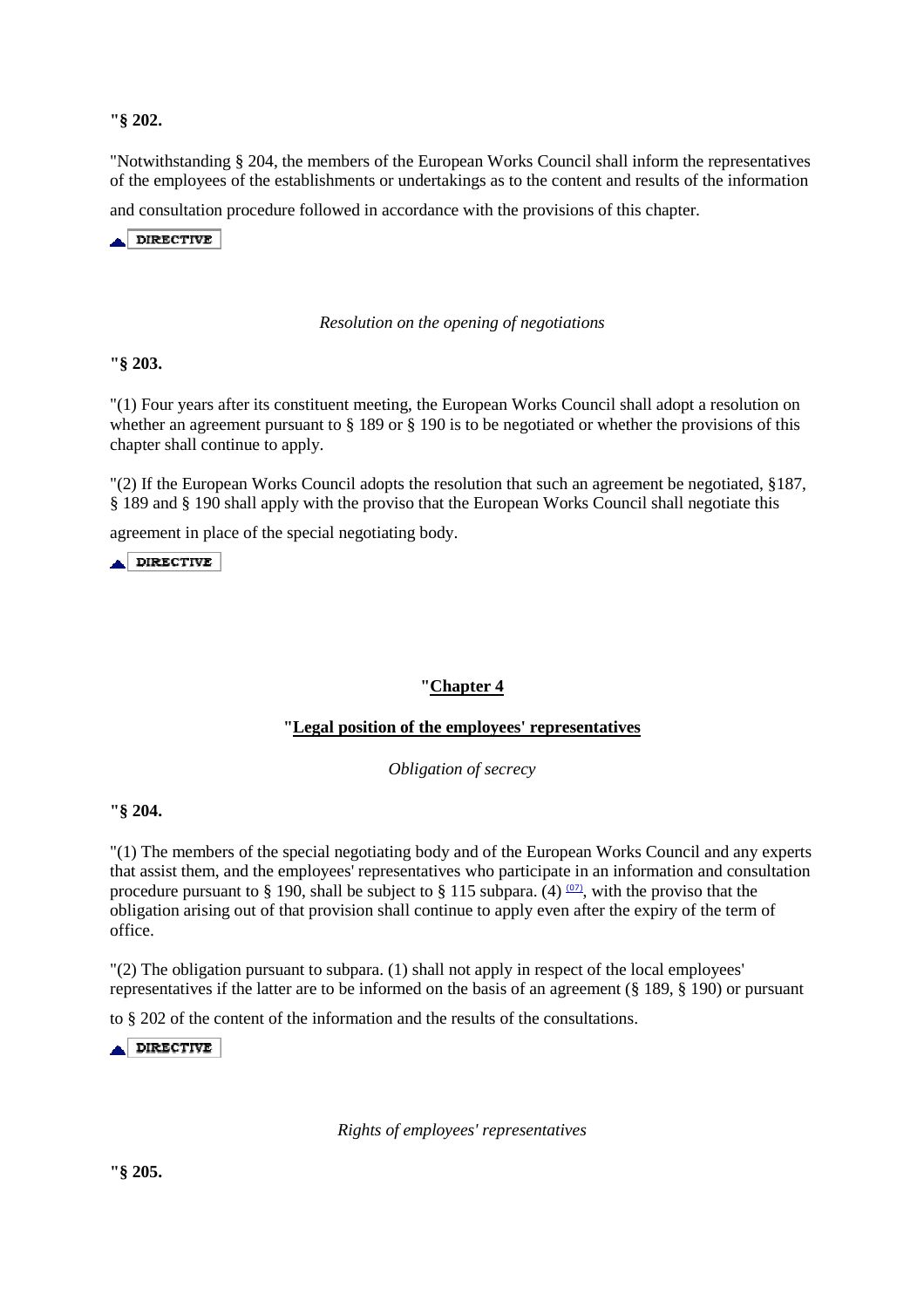"With regard to the personal rights and obligations of the Austrian members of the special negotiating body and the European Works Council, of the employees' representatives who participate in an information and consultation procedure pursuant to § 190, and of the spokesman as referred to in § 177 subpara. (1), the provisions of § 115 subparas. (1), first sentence, (2), first sentence and (3),

§ 116 and §§ 120 to 122 <sup>(08)</sup> shall apply.

 $\triangle$ DIRECTIVE

## **"Chapter 5**

## **"Final and transitional provisions**

*Applicable agreements* 

**"§ 206.** 

"(1) The provisions of Part V shall not apply to undertakings or groups in which, before 22 September 1996, an agreement has been concluded which is applicable to all employees working within the undertaking or group in the Member States and provides for transnational information and consultation of employees.

"(2) The central management shall be obliged to notify all employees' representatives existing in the undertaking or group of the conclusion and the full wording of the agreement within three months following the date referred to in subpara. (1). The local managements of undertakings shall be obliged, within three days of such date, to make the agreement available for inspection at a location accessible to all employees, or in any other suitable form.

"(3) If an agreement pursuant to subpara. (1) is not applicable to all employees working in the undertaking or group in the Member States, the parties may remedy this by incorporating those employees within a period of six months calculated from the reference date mentioned in subpara. (1). Such incorporation shall require the consent of the majority of the representatives of the employees concerned.

"(4) Agreements as referred to in subpara. (1) which were concluded with the participation of employees' representatives from non-member countries shall be valid.

"(5) If an agreement has been concluded subject to the time limit mentioned in subpara. (1), the parties may resolve upon its further applicability after the period of validity has expired. Otherwise, the provisions of Part V shall apply.

"(6) § 205 shall apply to those employees' representatives who participate in an information and

consultation procedure pursuant to subpara. (1).

 $\triangle$  DIRECTIVE

*Sanctions* 

**"§ 207.**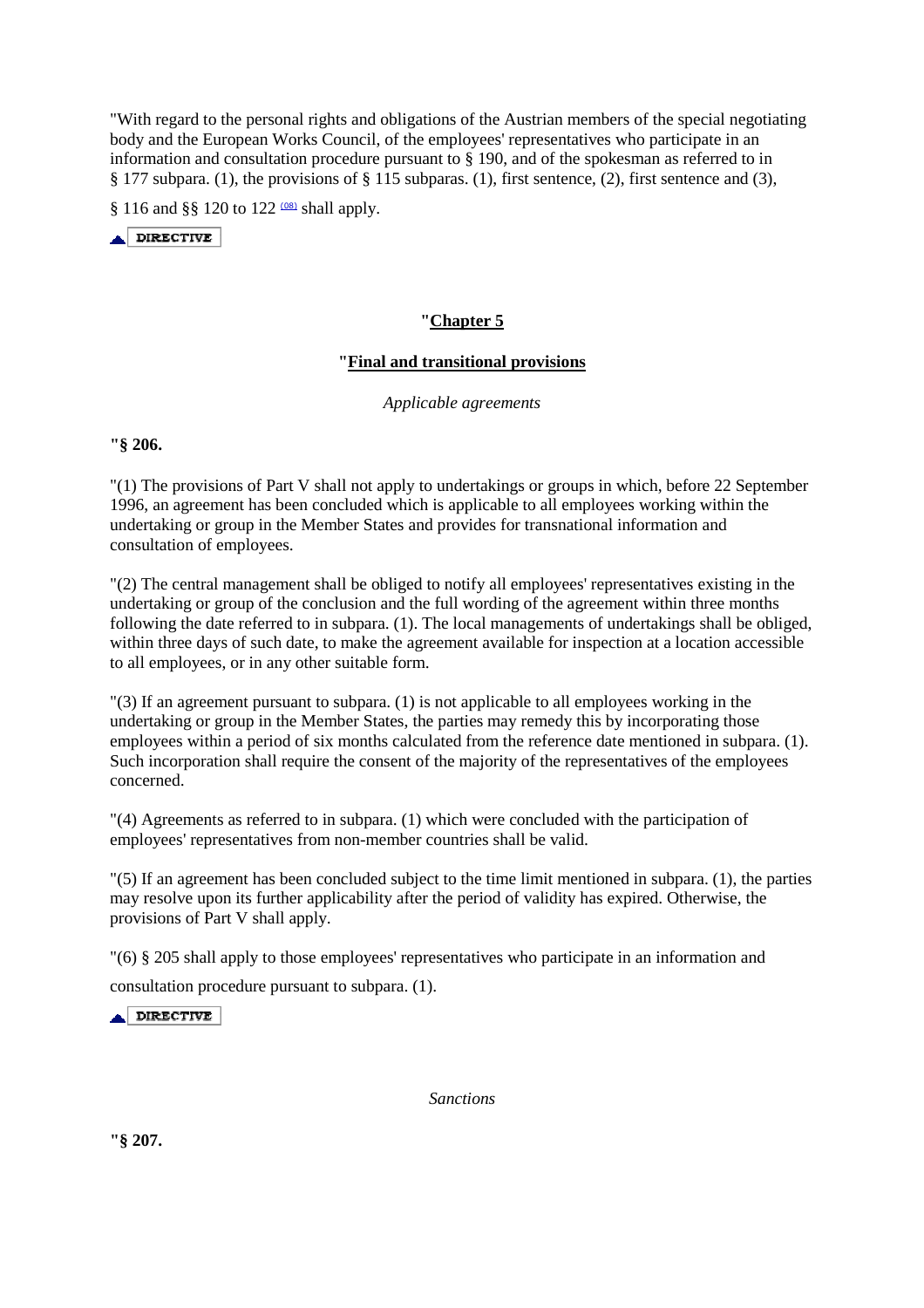"(1) Non-compliance with the provisions of  $\S 174$  Nos 1 and 2,  $\S 177$  subparas. (2) and (3),  $\S 181$ subparas. (1) and (4),  $\S$  190 subpara. (2),  $\S$  204 subpara. (1) and  $\S$  206 subpara. (2) shall, unless such act constitutes an offence falling within the jurisdiction of the courts or is subject to more severe penalties under other administrative regulations, be deemed an administrative offence and be punished by the district administrative authority with a fine of up to 30 000 Austrian schillings.

"(2) Administrative offences as referred to in subpara. (1) shall only be the subject of prosecutions and be penalised if a complaint (private prosecution) is lodged with the competent district administrative authority within six weeks of the offence and the identity of the offender becoming known by

1. the employees' representative bodies existing in the undertaking or group in the circumstances provided for in § 174 No 1, § 181 subpara. (1) and § 206 subpara. (2),

2. the employees or employees' representatives entitled to lodge a complaint pursuant to § 177 subpara. (1) in the circumstances provided for in § 177 subparas. (2) and (3),

3. the special negotiating body in the circumstances provided for in § 174 No 2 and § 181 subpara. (4),

4. the competent employee representative body under the agreement pursuant to § 190 subpara. (1) in the circumstances provided for in § 190 subpara. (2),

5. the central management in the circumstances provided for in § 204 subpara. (1).

"(3) § 56 subparas. (2) to (4) of the 1991 Administrative Penalties Act (*Verwaltungs-strafgesetz*) published in *BGBl*. No 52, shall apply to the criminal proceedings."

15*. The previous § 171 shall be renumbered § 208 and preceded by the heading* "Part VI". *16. In what is now § 208, the following subpara. (7) shall be inserted after subpara. (6) :* 

"(7)  $§$  1 subpara. (2) No 1,  $§$  21 subpara. (1), first sentence,  $§$  49 subpara. (1), first sentence, 62c subpara. (1), § 70 No 4, § 105 subpara. (3) No 1(h), § 110 subpara. (6b),  $§ 112$  subpara. (4), § 129 subpara. (3) No 3, § 141 subparas. (2) and (3), § 145 subparas. (2) and (5),  $\S$  160 subpara. (3) and  $\S$  169 as amended by the Federal Law published in *BGBl*. No 601/1996 shall enter into force as of 1 October 1996. §§ 166 to 168 shall cease to apply after 30 September 1996. § 40 subpara. (4b), § 105 subpara. (3) No 1(j), § 113 subparas. (2) Nos 6 and 7, (4) Nos 4 and 5, and (5) Nos 5 and 6 and the provisions of Part V as amended by the Federal Law published in *BGBl*. No 601/1996 shall enter into force with effect from 22 September 1996".

# **ARTICLE 2**

### *Amendments to the Labour and Social Courts Act*

The Labour and Social Courts Act (*Arbeits- und Sozialgerichtsgesetz*) published in *BGBl*. No 104/1985, last amended by the Federal Law published in the Federal Law Gazette (*BGBl*.) No 201/1996, is amended as follows :

1*. The following § 5b shall be inserted after § 5a :*

"**§** 5b**.**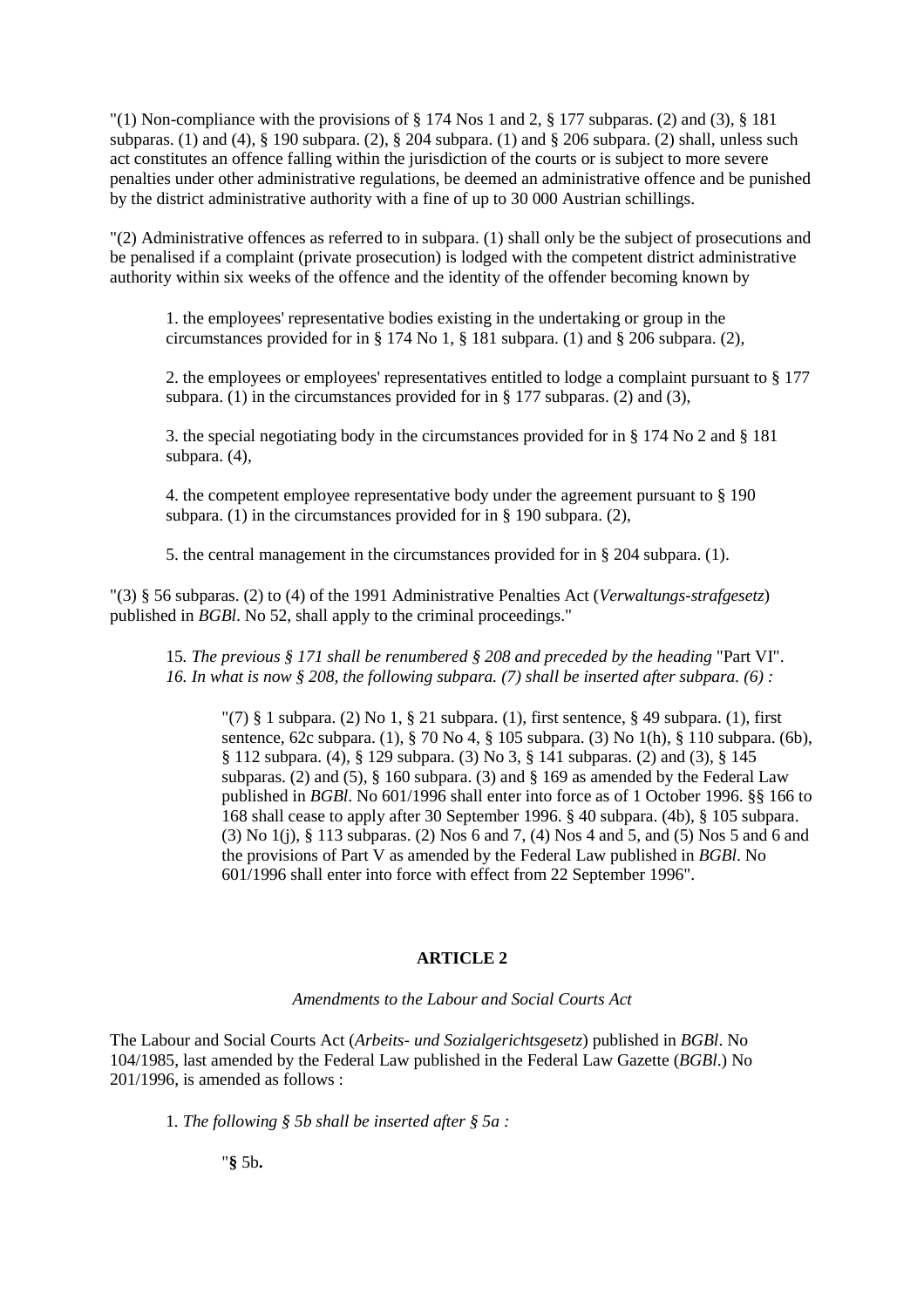"(1) In the event of any legal disputes relating to the special negotiating body (§§ 177 to 188 of the Labour Constitution Act (*Arbeitsverfassungsgesetz - ArbVG*)), the European Works Council (§ 189 and §§ 191 to 203 *ArbVG*), the procedure for information and consultation of employees (§ 190 *ArbVG*) or agreements as referred to in § 206 *ArbVG*, local jurisdiction shall lie exclusively with those courts within whose district an undertaking has its registered office. If no undertaking has its registered office in Austria, local jurisdiction shall lie exclusively with those courts in whose district an establishment is located.

"(2) Austrian jurisdiction over the legal disputes referred to in subpara. (1) shall exist only if

1. the central management (§ 171 subparas. (3) or (4) *ArbVG*) is situated in Austria or

2. the dispute relates to matters pursuant to § 172 *ArbVG*."

2*. § 50 subpara. (2) shall read as follows :* 

"(2) Disputes relating to rights or legal relationships arising from Part II or V *ArbVG* published in *BGBl*. No 22/1974 (disputes under employee representation law) or from

similar provisions of federal law shall likewise be matters of labour law."

 $\triangle$  DIRECTIVE

3*. The following subpara. (5) shall be added after § 98 subpara. (4) :* 

"(5) § 5b and § 50 subpara. (2) as amended by the Federal Law published in *BGBl*. No 601/1996 shall enter into force with effect from 22 September 1996."

### **ARTICLE 3**

*Amendments to the Federal Law on Employment Representation in the Post Office* 

The Federal Law on Employment Representation in the Post Office (*Bundesgesetz über die Post-Betriebsverfassung - PBVG*) published in *BGBl*. No 326/1996 is amended as follows :

1*. In § 24 subpara. (2), final sentence, the words "*§ 20 subpara. (2)*" shall be replaced by the words "*§ 20 subpara. (3)*".* 

2*. § 28 subpara. (5), first sentence, shall read as follows :* 

"If an election committee fails to fulfil, or does not adequately fulfil, its obligations under subparas. (1) and (2), then it may be relieved of its duties by the staff representation body

responsible for the appointment."

3*. In § 49 subpara. (9), fourth sentence, the words "*§ 48 subpara. (2), third sentence*" shall be replaced by the words "*§ 48 subpara. (2), second sentence*".* 

4*. § 49 subpara. (10), first sentence, shall read as follows :*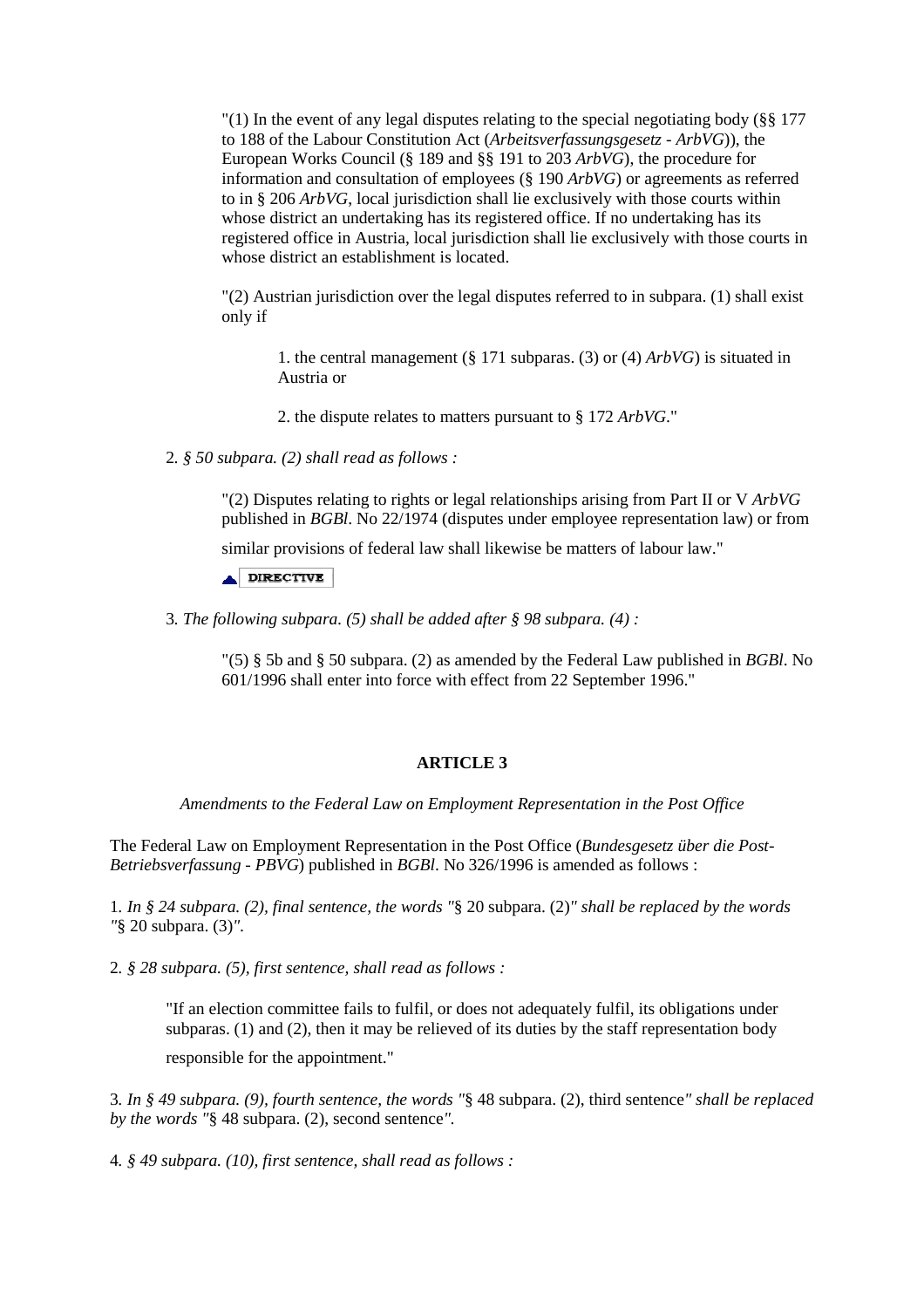"If parts of an establishment or undertaking are separated off as independent entities in law, then a proportion of the total assets shall be assigned on a *pro rata* basis to the staff representation bodies and/or works councils set up in the separated-off parts of such establishment or undertakings following completion of these measures, with due consideration being given to the number of employees prior to such measures in relation to their number on

the date such measures acquire full legal effect."

5*. In §51 subpara. (1), first sentence, the final half-sentence shall read as follows :* 

"a group representative body to represent the common interests of the employees working in this group may be set up."

6*. In § 53 subpara. (1), first sentence, the final half-sentence shall read as follows :* 

"who shall represent the mediator if the latter is indisposed."

7*. The following subpara. (4) shall be inserted after § 76 subpara. (3) :* 

"(4) The provisions of Part V of the Labour Constitution Act (*Arbeitsverfassungs-gesetz ArbVG*) shall apply to undertakings subject to this Federal Law with the proviso that the tasks for which the bodies provided for under the *ArbVG* are responsible shall be carried out by the

bodies set up hereunder."

8*. In § 77 and § 82 subpara. (2), the words "*State Holdings, Nationalised Industries and Communications (*für öffentliche Wirtschaft und Verkehr*)*" shall be replaced by the words "*Science, Communications and the Arts (*für Wissenschaft, Verkehr und Kunst*)*"*.

9. *§ 80 subparas. (1) and (2) shall read as follows :* 

"(1) Non-compliance with the provisions of  $\S 28$  subpara. (3),  $\S 65$  subpara. (4),  $\S 67$  subpara. (1), § 72 subpara. (1) (in conjunction with § 89 No 3, § 99 subparas. (3), (4) and (5), § 103, § 104 subpara. (1), § 108 subpara. (3), § 109 subpara. (1) No 1(a) and subpara. (1a) *ArbVG*) and subparas. (2) and (4) Nos 4 and 5 shall, unless such act constitutes an offence falling within the jurisdiction of the courts or is subject to more severe penalties under other administrative regulations, be punished by the district administrative authority with a fine of

up to 30 000 Austrian schillings.

"(2) Administrative offences as referred to in subpara. (1) shall only be the subject of prosecutions and be penalised if a complaint (private prosecution) is lodged with the competent district administrative authority within six weeks of the offence and the identity of the offender becoming known by

1. the election committee in the circumstances provided for in § 28 subpara. (3),

2. the owner of the establishment in the circumstances provided for in § 65 subpara.  $(4)$ ,

3. the relevant staff representation body referred to in § 73 and § 74 in the

circumstances provided for in the other provisions."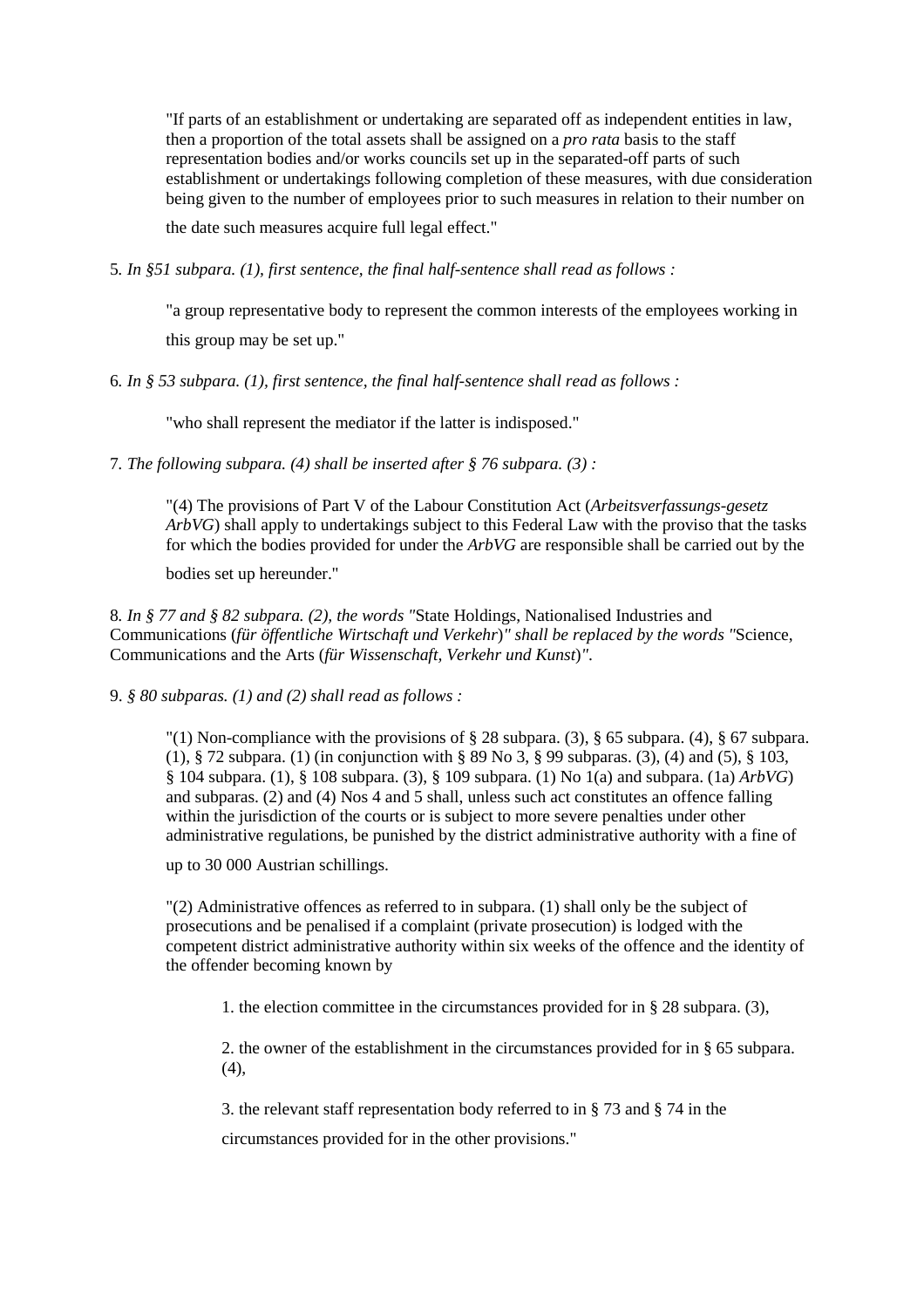10*. In § 80 subpara. (3), the words "*of the Administrative Penalties Act (*Verwaltungsstrafgesetz*) published in *BGBl*. No 172/1950*" shall be replaced by the words "*of the 1991 Administrative Penalties Act (*Verwaltungsstrafgesetz*) published in *BGBl*. No 52*".* 

11*. The following subpara. (3) shall be inserted after § 81 subpara. (2) :* 

 $\binom{13}{3}$  § 24 subpara. (2), final sentence, § 28 subpara. (5), first sentence, § 49 subpara. (9), fourth sentence and subpara. (10), first sentence, § 51 subpara. (1), first sentence, § 53 subpara. (1), first sentence,  $\S 77$ ,  $\S 80$  and  $\S 82$  subpara. (1) No 2 and subpara. (2), as amended by the Federal Law published in *BGBl.* No 601/1996, shall enter into force with effect from 1 October 1996. § 76 subpara. (4), as amended by the Federal Law published in *BGBl.* No 601/1996, shall enter into force with effect from 22 September 1996."

12*. In § 82 subpara. (1) No 2, the words "*election boards*" shall be replaced by the words "*election committees*".* 

(02) " *A concentration shall not be deemed to arise where :* 

*a) credit institutions or other financial institutions or insurance companies, the normal activities of which include transactions and dealing in securities for their own account or for the account of others, hold on a temporary basis securities which they have acquired in an undertaking with a view to reselling them, provided that they do not exercise voting rights in respect of those securities with a view to determining the competitive behaviour of that undertaking or provided that they execise such voting rights only with a view to preparing the sale of all part of that undertaking or of its assets or the sale of those securities and that any such sale takes place within one year of the date of acquisition; that period may be extended by the Commission on request where such institutions or companies justify the fact that the sale was not reasonabily possible within the period set; (...)* 

*c) the operations* (direct or indirect acquisition) *carried out by the financial holding companies (...), provided however that the voting rights in respect of the holding are exercised, in particular in relation to the appointment of members of the management and supervisory bodies of the undertakings in which they have holdings, only to maintain the full value of those investments and not to determine directly or indirectly the competitive conduct of those undertakings*."

(03) "*Where at least four works council members are to be elected, the members of the executive committee and salaried employees of an appropriate voluntary occupational organisation of workers shall also have the right to stand for election. At least three-quarters of the works council members must be workers employed in the establishment. A member of the executive committee or a salaried employee of an appropriate voluntary occupational organisation of workers may not belong to more than one works council at any given time*."

<sup>(01)</sup> "*No account shall be taken, in calculating this number, of homeworkers or members of the occupier's family who are not entitled to stand for election to the works council in accordance with clause 1 of subsection (3) of section 53*."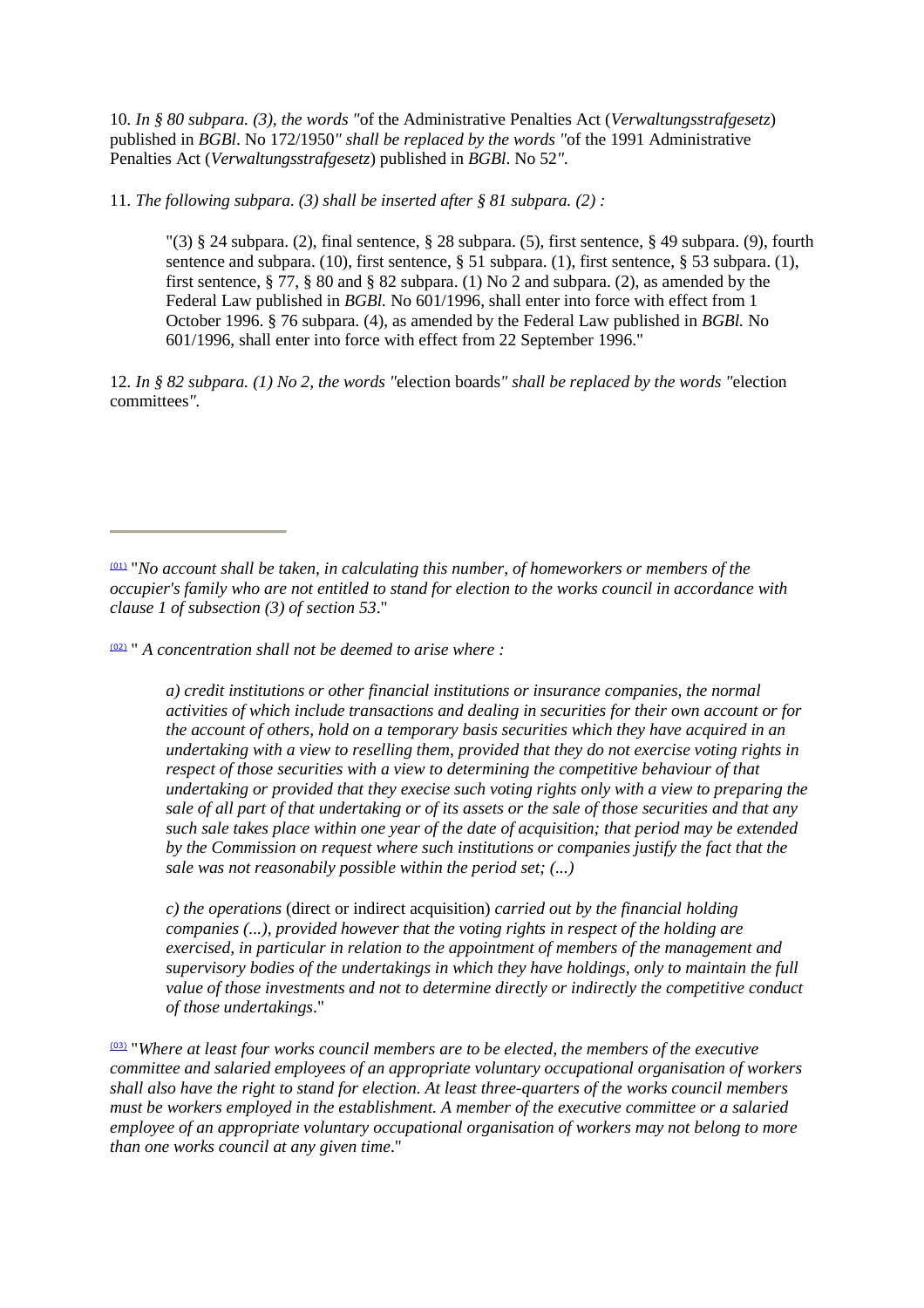(04) "*The provisions of sections 108 to 112 shall not apply to undertakings and establishments directly devoted to political, denominational, scientific, educational or charitable purposes or purposes of trade union policy, to the administrative offices of public corporations or to the Austrian National Bank. Sections 108 and subsection 1 and 2 of section 109 shall apply in so far as the special purposes are not concerned. Section 109 shall in any event apply in so far as an alteration to the establishment according to clause 1 a, 5 and 6 of subsection 1 of section 109 takes place*."

(05) " *The provisions of sections 108 to 112 shall not apply to undertakings and establishments directly devoted to the preparation of reports or the expression of opinions, in so far as the questions involved affect the political tendency of such undertakings and establishments. Section 109 shall in any event apply in so far as an alteration to the establishment according to clauses 1 a, 5 and 6 of subsection 1 of section 109 takes place. Subsection (3) of section 99 shall not apply to the appointment of journalists, as defined in the Journalists Act ("Staatsgesetzblatt", Text 88 of 1920) in so far as any such appointment affects the political tendency of the undertaking or establishment concerned*."

(06) " *The provisions of Part II shall not apply to undertakings and establishments serving the denominational purposes of a legally recognised church or religious community, in so far as the nature of the undertaking or establishment is incompatible with the application of that Part. The provisions as to works agreements on questions covered by clauses 1, 2 and 4 of subsection (1) of section 96 and the provisions of sections 108 to 112 shall not in any event apply to establishments and administrative offices whose purpose is to deal with the internal affairs of legally recognised churches and religious communities, except section 109 in so far as an alteration to an establishment according to clauses 1a, 5 and 6 of subsection 1 of section 109 takes place*."

(07) " *A works council member or substitute member shall not reveal any business or trade secrets coming to his knowledge in the course of his activities in that capacity, especially as regards any technical installations, processes or features of the establishment whose secret character has been drawn to his attention. Where, in the course of his participation in personnel questions, he becomes aware of any worker's personal circumstances or affairs whose importance or nature is such that they require confidential treatment, he shall not reveal them*."

(08) § 115: " *(1) A works council member shall hold office in an honorary capacity and, save as provided to the contrary hereinafter, shall do so in addition to the duties of his occupation. (...)* 

*(2) A works council member shall not be bound, in his activities in that capacity, by instructions of any kind. (...)* 

*(3) A works council member shall not be hampered in his activities in that capacity and shall not suffer any prejudice, particularly as regards his remuneration and promotion opportunities, on account of such activities. The principle of non-discrimination also applies to the transfer of a works council member."* 

*§ 116: "A works council member shall be granted the necessary time off with full pay to discharge his duties, without prejudice to any period for which he is released from his work for educational purposes under section 118.*"

**§** 120: *" (1) A works council member shall not be given notice of dismissal or instantly dismissed without the prior consent of the court; otherwise the notice or dismissal shall be void. In reaching its decision the court shall guarantee the protection afforded to works council members by subsection (3) of section 115. In cases covered by clause 3 of section 121 and the first part of clause 3, the first part of clause 4 and clause 5 of subsection (1) of section 122 the court shall refuse its consent if the application is based on conduct by a works council member that the said member was obliged to adopt in his activities in that capacity and was excusable, having regard to all the circumstances.*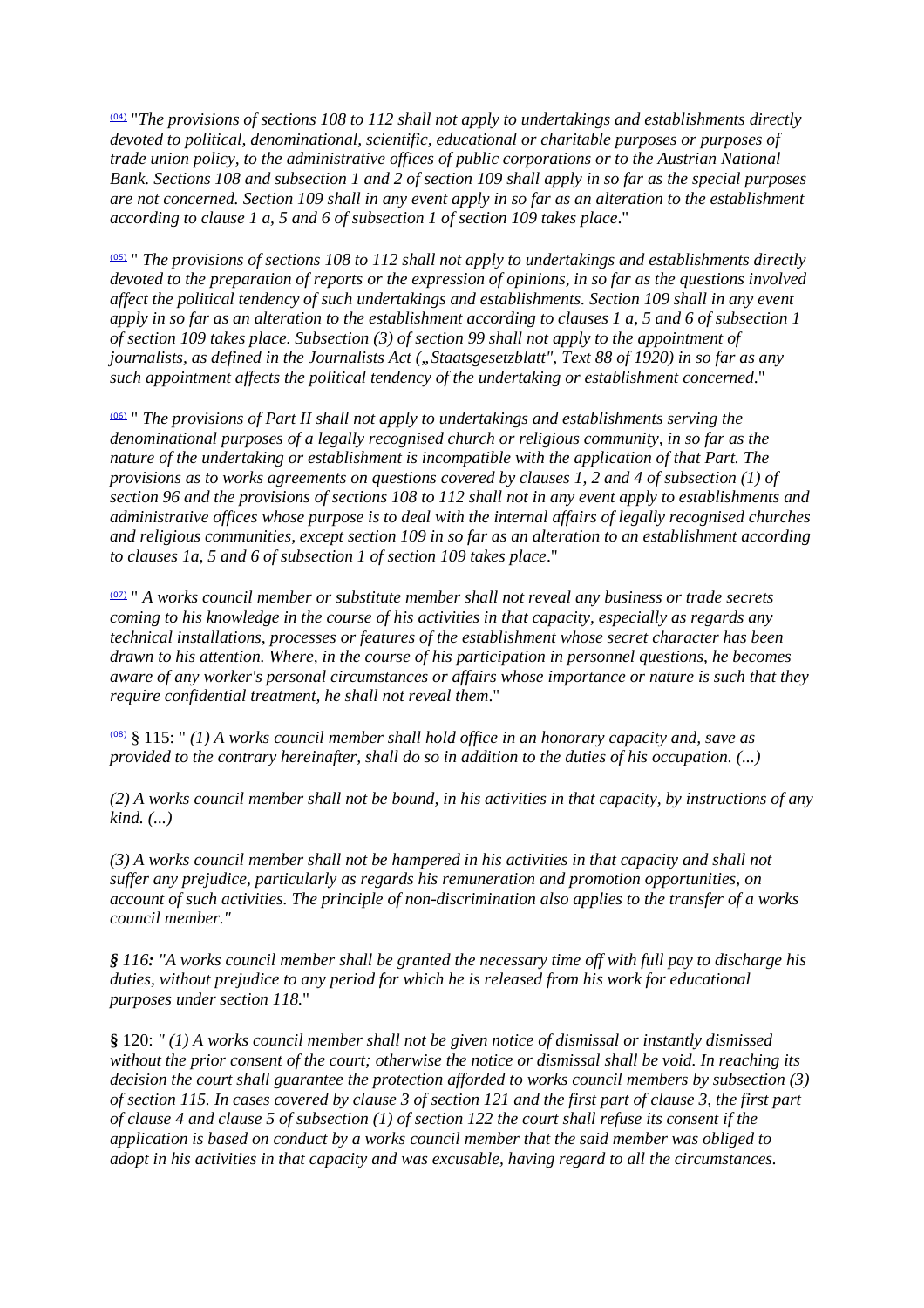*(2) The works council member shall be a party to the proceedings according to subsection 1.* 

*(3) The protection afforded by sections 120 to 122 shall commence from the date on which the works council member accepts his election and shall end three months after his membership ceases or, where the establishment is permanently closed down, on the cessation of the works council's term of office.* 

*(4) Sections 120 to 122 shall apply, mutatis mutandis, to -* 

*1.sustitute members who have served continuously for at least two weeks in the place of works council members who have been prevented from performing their duties in that capacity, until three months have elapsed since the cessation of such service, on condition that the occupier of the establishment was informed without unnecessary delay of the date on which such service began and ended;* 

*2. members of election committees and candidates for election, from the date of their appointment or nomination and until the expiry of the time limit allowed for challenging the elections; The protection of the candidates for election starts when after nomination of the election committee his intention to candidate becomes obvious. The protection against notice of dismissal and instant dismissal stops with the expiration of the time limit for nomination if the candidate does not appear as candidate on a list of nominations.* 

*3. members of a works council which continues to serve after the expiry of its term of office (subsection (2) of section 61), until three months have elapsed since the cessation of such serv*ice."

**§** 121: *" The court shall consent to notice of dismissal, subject to the provisions of section 120, only if:* 

*1 .in the event of the permanent closure of the establishment or a reduction of its activities or the closure of particular departments, the occupier produces evidence that he cannot without appreciable loss continue to employ the works council member concerned, despite the latter's request, at some other workplace in the establishment or in another establishment belonging to the undertaking;* 

*2 the works council member concerned is unable to perform the work agreed to in his contract of employment, and in so far as he cannot be expected to recover his capacity for work in the foreseeable future and the occupier of the establishment cannot reasonably be expected to continue to employ him or to agree to his performance of other services that he has declared himself ready to perform;* 

*3 .the works council member concerned persistently disregards his obligations under his employment relationship and the occupier of the establishment cannot reasonably be expected, for reasons of discipline at work, to continue to employ him*."

**§** 122: *" (1) The court shall consent to instant dismissal, subject to the provisions of section 120, only if the works council member concerned:* 

*1. deliberately deceived the occupier of the establishment as to circumstances that were essential to the conclusion of the contract or the performance of the prospective employment relationship;* 

*2. has been guilty of a crime, threatened by an imprisonmemnt term of more than one year or a misdemeanour or petty offence committed for purposes of gain, in so far as a prosecution follows automatically or on application by the occupier;*